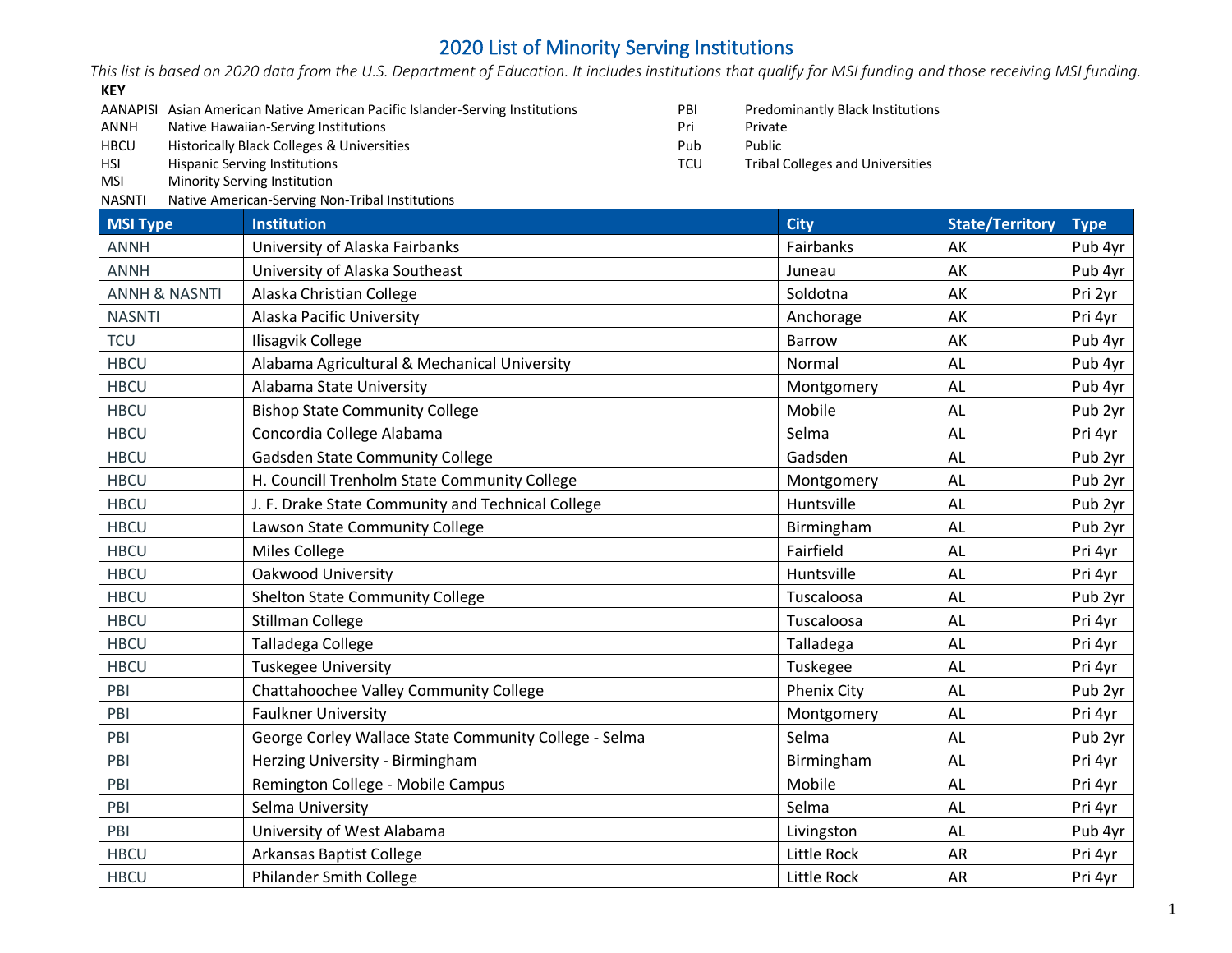| <b>MSI Type</b>            | <b>Institution</b>                                       | <b>City</b>            | <b>State/Territory</b> | <b>Type</b> |
|----------------------------|----------------------------------------------------------|------------------------|------------------------|-------------|
| <b>HBCU</b>                | <b>Shorter College</b>                                   | N Little Rock          | AR                     | Pri 2yr     |
| <b>HBCU</b>                | University of Arkansas at Pine Bluff                     | Pine Bluff             | AR                     | Pub 4yr     |
| <b>HSI</b>                 | Cossatot Community College of the University of Arkansas | De Queen               | AR                     | Pub 2yr     |
| PBI                        | Arkansas State University Mid-South                      | <b>West Memphis</b>    | AR                     | Pub 2yr     |
| PBI                        | Southeast Arkansas College                               | Pine Bluff             | <b>AR</b>              | Pub 2yr     |
| <b>AANAPISI &amp; ANNH</b> | American Samoa Community College                         | PagoPago               | AS                     | Pub 4yr     |
| <b>ANNH &amp; NASNTI</b>   | CollegeAmerica - Flagstaff                               | Flagstaff              | AZ                     | Pri 4yr     |
| <b>HSI</b>                 | Arizona State University                                 | Phoenix                | AZ                     | Pub 4yr     |
| <b>HSI</b>                 | Arizona Western College                                  | Yuma                   | AZ                     | Pub 2yr     |
| <b>HSI</b>                 | Central Arizona College                                  | Coolidge               | AZ                     | Pub 2yr     |
| <b>HSI</b>                 | CollegeAmerica - Phoenix                                 | Phoenix                | AZ                     | Pri 4yr     |
| <b>HSI</b>                 | Estrella Mountain Community College                      | Avondale               | <b>AZ</b>              | Pub 2yr     |
| <b>HSI</b>                 | <b>GateWay Community College</b>                         | Phoenix                | <b>AZ</b>              | Pub 2yr     |
| <b>HSI</b>                 | <b>Glendale Community College</b>                        | Glendale               | AZ                     | Pub 2yr     |
| <b>HSI</b>                 | <b>Mesa Community College</b>                            | Mesa                   | AZ                     | Pub 2yr     |
| <b>HSI</b>                 | Phoenix College                                          | Phoenix                | AZ                     | Pub 2yr     |
| <b>HSI</b>                 | Pima County Community College                            | Tucson                 | AZ                     | Pub 2yr     |
| <b>HSI</b>                 | South Mountain Community College                         | Phoenix                | AZ                     | Pub 2yr     |
| <b>HSI</b>                 | University of Arizona (The)                              | Sierra Vista           | AZ                     | Pub 4yr     |
| <b>HSI</b>                 | University of Arizona (The)                              | Tucson                 | AZ                     | Pub 4yr     |
| <b>NASNTI</b>              | Northland Pioneer College                                | Holbrook               | AZ                     | Pub 2yr     |
| <b>TCU</b>                 | Dine College                                             | Tsaile                 | AZ                     | Pub 4yr     |
| <b>TCU</b>                 | Tohono O'odham Community College                         | Sells                  | AZ                     | Pub 2yr     |
| <b>AANAPISI</b>            | <b>American River College</b>                            | Sacramento             | CA                     | Pub 2yr     |
| <b>AANAPISI</b>            | <b>Bethesda University</b>                               | Anaheim                | CA                     | Pri 4yr     |
| <b>AANAPISI</b>            | City College of San Francisco                            | San Francisco          | CA                     | Pub 2yr     |
| <b>AANAPISI</b>            | <b>Coastline Community College</b>                       | <b>Fountain Valley</b> | CA                     | Pub 2yr     |
| <b>AANAPISI</b>            | <b>Coleman University</b>                                | San Diego              | CA                     | Pri 4yr     |
| <b>AANAPISI</b>            | College of Alameda                                       | Alameda                | CA                     | Pub 2yr     |
| <b>AANAPISI</b>            | <b>Evergreen Valley College</b>                          | San Jose               | CA                     | Pub 2yr     |
| <b>AANAPISI</b>            | Folsom Lake College                                      | Folsom                 | CA                     | Pub 2yr     |
| <b>AANAPISI</b>            | <b>Grace Mission University</b>                          | Fullerton              | CA                     | Pri 4yr     |
| <b>AANAPISI</b>            | <b>Homestead Schools</b>                                 | Torrance               | CA                     | Pri 4yr     |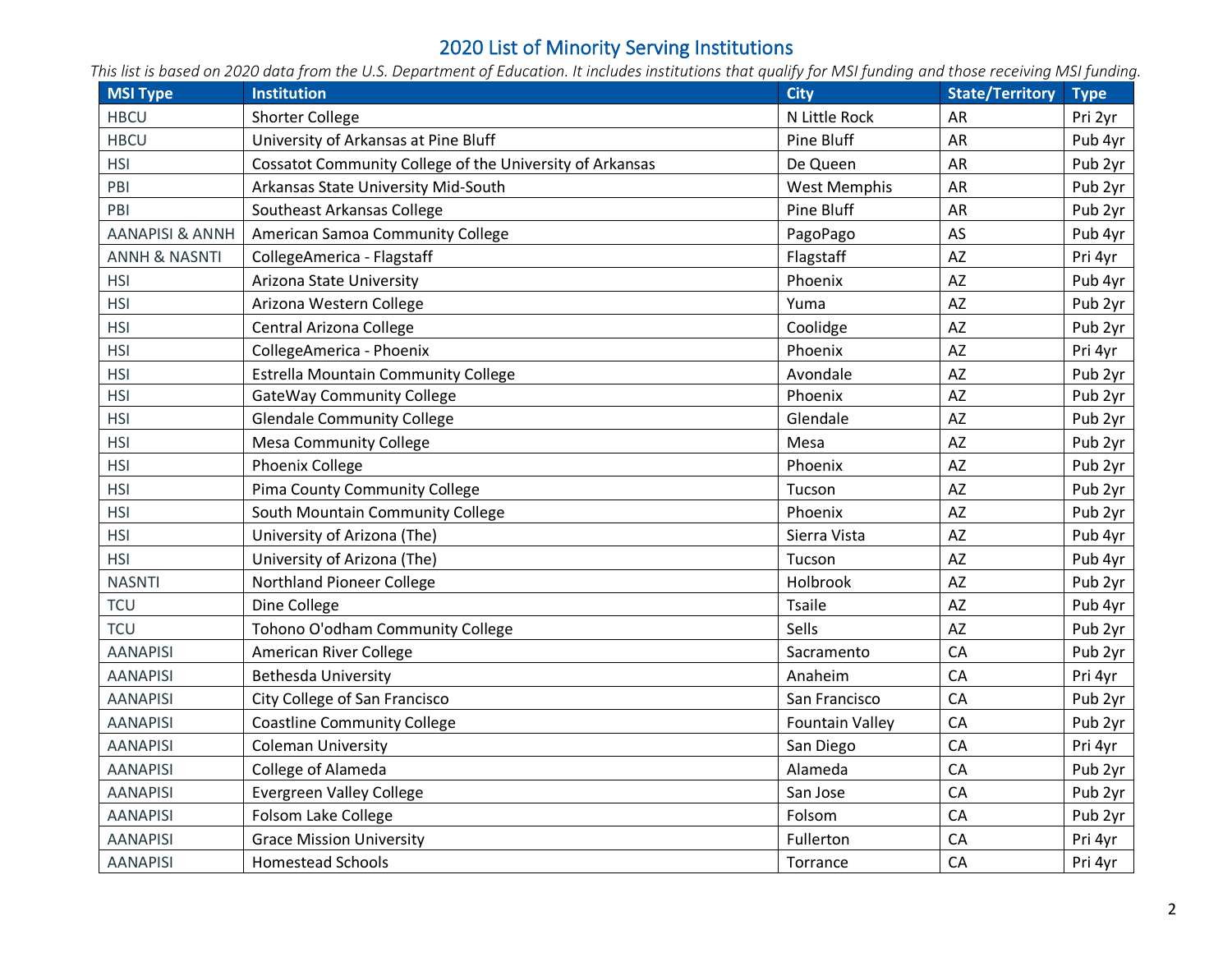| <b>MSI Type</b>           | monic is based on zozo autu point the 6.5. Deputation of Eudeution, it includes institutions that qualify for morphmanig and those recenting morphmanig<br><b>Institution</b> | <b>City</b>      | <b>State/Territory</b> | <b>Type</b> |
|---------------------------|-------------------------------------------------------------------------------------------------------------------------------------------------------------------------------|------------------|------------------------|-------------|
| <b>AANAPISI</b>           | <b>Irvine Valley College</b>                                                                                                                                                  | Irvine           | CA                     | Pub 2yr     |
| <b>AANAPISI</b>           | Laney College                                                                                                                                                                 | Oakland          | CA                     | Pub 2yr     |
| <b>AANAPISI</b>           | Otis College of Art & Design                                                                                                                                                  | Los Angeles      | CA                     | Pri 4yr     |
| <b>AANAPISI</b>           | Palo Alto University                                                                                                                                                          | Palo Alto        | CA                     | Pri 4yr     |
| <b>AANAPISI</b>           | Presbyterian Theological Seminary in America                                                                                                                                  | Santa Fe Springs | CA                     | Pri 4yr     |
| <b>AANAPISI</b>           | University of California, Davis                                                                                                                                               | Davis            | CA                     | Pub 4yr     |
| <b>AANAPISI</b>           | University of San Francisco                                                                                                                                                   | San Francisco    | CA                     | Pri 4yr     |
| AANAPISI                  | University of the Pacific                                                                                                                                                     | Stockton         | CA                     | Pri 4yr     |
| <b>AANAPISI &amp; HSI</b> | <b>Azusa Pacific University</b>                                                                                                                                               | Azusa            | CA                     | Pri 4yr     |
| <b>AANAPISI &amp; HSI</b> | <b>Berkeley City College</b>                                                                                                                                                  | Berkeley         | CA                     | Pub 2yr     |
| <b>AANAPISI &amp; HSI</b> | California College San Diego                                                                                                                                                  | San Diego        | CA                     | Pri 4yr     |
| <b>AANAPISI &amp; HSI</b> | California State Polytechnic University, Pomona                                                                                                                               | Pomona           | CA                     | Pub 4yr     |
| <b>AANAPISI &amp; HSI</b> | California State University - Sacramento                                                                                                                                      | Sacramento       | CA                     | Pub 4yr     |
| <b>AANAPISI &amp; HSI</b> | California State University, East Bay                                                                                                                                         | Hayward          | CA                     | Pub 4yr     |
| <b>AANAPISI &amp; HSI</b> | California State University, Los Angeles                                                                                                                                      | Los Angeles      | CA                     | Pub 4yr     |
| <b>AANAPISI &amp; HSI</b> | California State University, Stanislaus                                                                                                                                       | Turlock          | CA                     | Pub 4yr     |
| <b>AANAPISI &amp; HSI</b> | Casa Loma College                                                                                                                                                             | Van Nuys         | CA                     | Pri 2yr     |
| <b>AANAPISI &amp; HSI</b> | <b>Clovis Community College</b>                                                                                                                                               | Fresno           | CA                     | Pub 2yr     |
| <b>AANAPISI &amp; HSI</b> | College of San Mateo                                                                                                                                                          | San Mateo        | CA                     | Pub 2yr     |
| <b>AANAPISI &amp; HSI</b> | Contra Costa College                                                                                                                                                          | San Pablo        | CA                     | Pub 2yr     |
| <b>AANAPISI &amp; HSI</b> | <b>Cosumnes River College</b>                                                                                                                                                 | Sacramento       | CA                     | Pub 2yr     |
| <b>AANAPISI &amp; HSI</b> | <b>Cypress College</b>                                                                                                                                                        | Cypress          | CA                     | Pub 4yr     |
| <b>AANAPISI &amp; HSI</b> | El Camino College                                                                                                                                                             | Torrance         | CA                     | Pub 2yr     |
| <b>AANAPISI &amp; HSI</b> | Golden West College                                                                                                                                                           | Huntington Beach | CA                     | Pub 2yr     |
| <b>AANAPISI &amp; HSI</b> | <b>Holy Names University</b>                                                                                                                                                  | Oakland          | CA                     | Pri 4yr     |
| <b>AANAPISI &amp; HSI</b> | <b>Humphreys University</b>                                                                                                                                                   | Stockton         | CA                     | Pri 4yr     |
| <b>AANAPISI &amp; HSI</b> | Long Beach City College                                                                                                                                                       | Long Beach       | CA                     | Pub 2yr     |
| <b>AANAPISI &amp; HSI</b> | Los Angeles City College                                                                                                                                                      | Los Angeles      | CA                     | Pub 2yr     |
| <b>AANAPISI &amp; HSI</b> | Los Medanos College                                                                                                                                                           | Pittsburg        | CA                     | Pub 2yr     |
| <b>AANAPISI &amp; HSI</b> | Merritt College                                                                                                                                                               | Oakland          | CA                     | Pub 2yr     |
| <b>AANAPISI &amp; HSI</b> | <b>Mission College</b>                                                                                                                                                        | Santa Clara      | CA                     | Pub 2yr     |
| <b>AANAPISI &amp; HSI</b> | Mount Saint Mary's University                                                                                                                                                 | Los Angeles      | CA                     | Pri 4yr     |
| <b>AANAPISI &amp; HSI</b> | Mount San Antonio College                                                                                                                                                     | Walnut           | CA                     | Pub 2yr     |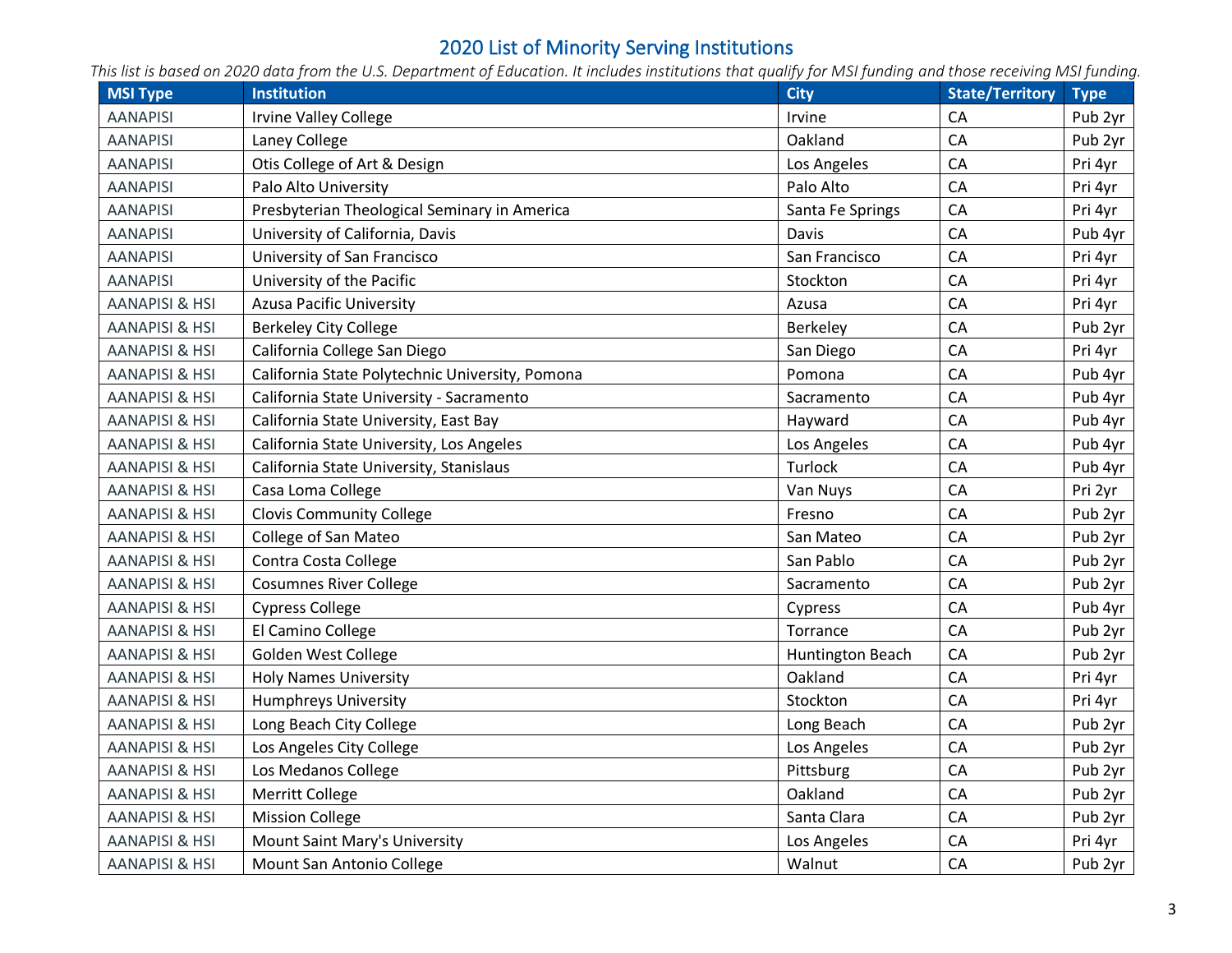| <b>MSI Type</b>           | Institution                                  | <b>City</b>          | <b>State/Territory</b> | <b>Type</b> |
|---------------------------|----------------------------------------------|----------------------|------------------------|-------------|
| <b>AANAPISI &amp; HSI</b> | <b>National University</b>                   | La Jolla             | CA                     | Pri 4yr     |
| <b>AANAPISI &amp; HSI</b> | <b>Orange Coast College</b>                  | Costa Mesa           | CA                     | Pub 2yr     |
| <b>AANAPISI &amp; HSI</b> | <b>Pacific Union College</b>                 | Angwin               | CA                     | Pri 4yr     |
| <b>AANAPISI &amp; HSI</b> | Saint Mary's College of California           | Moraga               | CA                     | Pri 4yr     |
| <b>AANAPISI &amp; HSI</b> | San Diego State University                   | San Diego            | CA                     | Pub 4yr     |
| <b>AANAPISI &amp; HSI</b> | San Francisco State University               | San Francisco        | CA                     | Pub 4yr     |
| <b>AANAPISI &amp; HSI</b> | San Joaquin Delta College                    | Stockton             | CA                     | Pub 2yr     |
| <b>AANAPISI &amp; HSI</b> | San Jose State University                    | San Jose             | CA                     | Pub 4yr     |
| <b>AANAPISI &amp; HSI</b> | <b>Solano Community College</b>              | Fairfield            | CA                     | Pub 4yr     |
| <b>AANAPISI &amp; HSI</b> | University of California, Irvine             | Irvine               | CA                     | Pub 4yr     |
| <b>AANAPISI &amp; HSI</b> | University of California, Merced             | Merced               | CA                     | Pub 4yr     |
| <b>AANAPISI &amp; HSI</b> | University of California, Riverside          | Riverside            | CA                     | Pub 4yr     |
| <b>AANAPISI &amp; HSI</b> | <b>Woodland Community College</b>            | Woodland             | CA                     | Pub 2yr     |
| <b>AANAPISI &amp; HSI</b> | Yuba College                                 | Marysville           | CA                     | Pub 2yr     |
| <b>HSI</b>                | Allan Hancock College                        | Santa Maria          | CA                     | Pub 2yr     |
| <b>HSI</b>                | <b>Antelope Valley College</b>               | Lancaster            | CA                     | Pub 4yr     |
| <b>HSI</b>                | <b>Azusa Pacific University College</b>      | San Dimas            | CA                     | Pri 4yr     |
| <b>HSI</b>                | <b>Bakersfield College</b>                   | Bakersfield          | CA                     | Pub 4yr     |
| <b>HSI</b>                | <b>Butte College</b>                         | Oroville             | CA                     | Pub 2yr     |
| <b>HSI</b>                | Cabrillo College                             | Aptos                | CA                     | Pub 2yr     |
| <b>HSI</b>                | California Baptist University                | Riverside            | CA                     | Pri 4yr     |
| <b>HSI</b>                | California College San Diego                 | San Marcos           | CA                     | Pri 4yr     |
| <b>HSI</b>                | California Lutheran University               | <b>Thousand Oaks</b> | CA                     | Pri 4yr     |
| <b>HSI</b>                | California State University Channel Islands  | Camarillo            | CA                     | Pub 4yr     |
| <b>HSI</b>                | California State University, Bakersfield     | Bakersfield          | CA                     | Pub 4yr     |
| <b>HSI</b>                | California State University, Chico           | Chico                | CA                     | Pub 4yr     |
| <b>HSI</b>                | California State University, Dominguez Hills | Carson               | CA                     | Pub 4yr     |
| <b>HSI</b>                | California State University, Fresno          | Fresno               | CA                     | Pub 4yr     |
| <b>HSI</b>                | California State University, Fullerton       | Fullerton            | CA                     | Pub 4yr     |
| <b>HSI</b>                | California State University, Long Beach      | Long Beach           | CA                     | Pub 4yr     |
| <b>HSI</b>                | California State University, Monterey Bay    | Seaside              | CA                     | Pub 4yr     |
| <b>HSI</b>                | California State University, Northridge      | Northridge           | CA                     | Pub 4yr     |
| <b>HSI</b>                | California State University, San Bernardino  | San Bernardino       | CA                     | Pub 4yr     |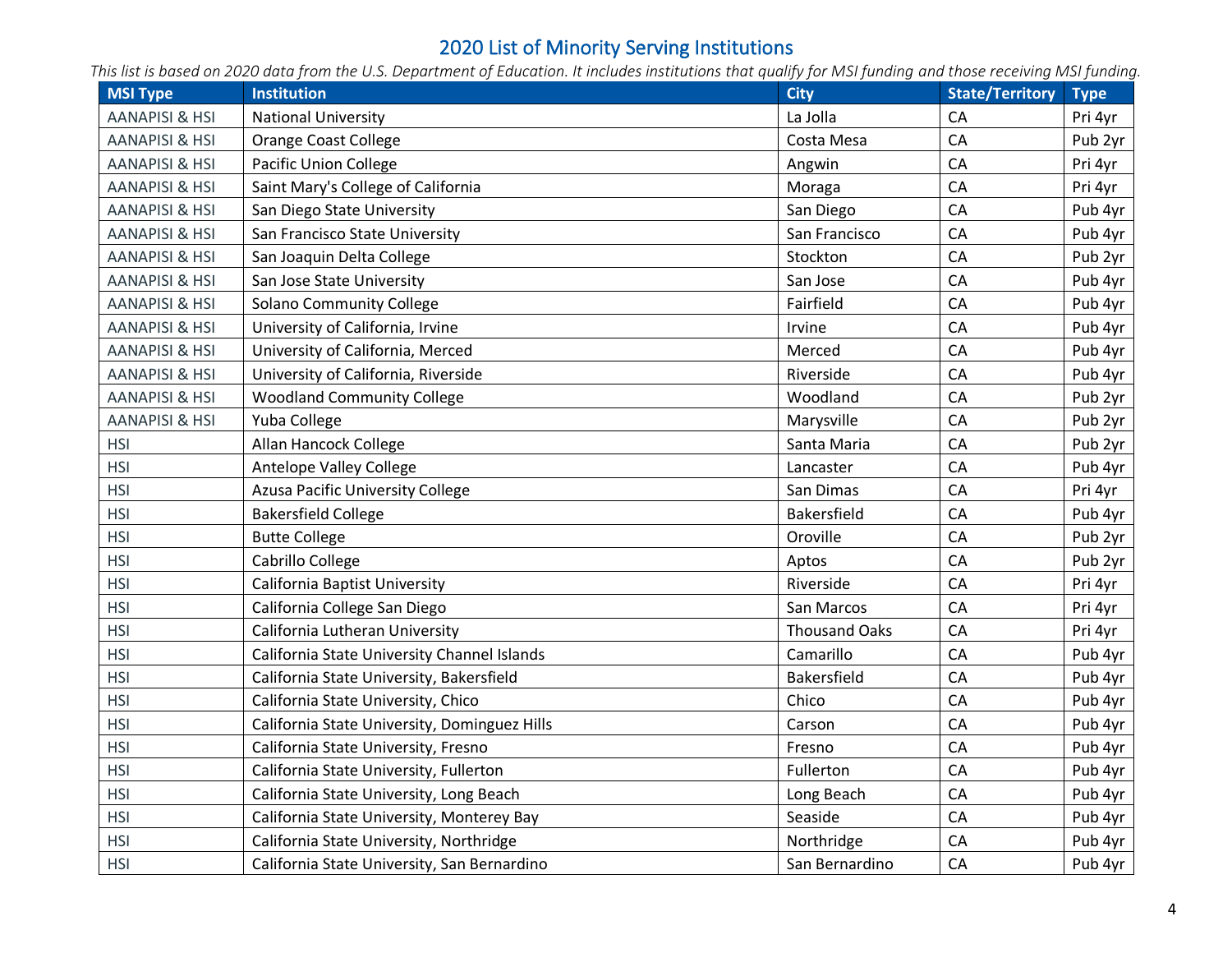| <b>MSI Type</b> | adica <sub>p</sub> , enn inc ener e ep ar innenii e <sub>p</sub> Eadiediism ni me<br><b>Institution</b> | <b>City</b>          | <b>State/Territory</b> | <b>Type</b> |
|-----------------|---------------------------------------------------------------------------------------------------------|----------------------|------------------------|-------------|
| <b>HSI</b>      | California State University, San Marcos                                                                 | San Marcos           | CA                     | Pub 4yr     |
| <b>HSI</b>      | Canada College                                                                                          | <b>Redwood City</b>  | CA                     | Pub 2yr     |
| <b>HSI</b>      | <b>Cerritos Community College</b>                                                                       | Norwalk              | CA                     | Pub 2yr     |
| <b>HSI</b>      | Cerro Coso Community College                                                                            | Ridgecrest           | CA                     | Pub 2yr     |
| <b>HSI</b>      | <b>Chabot College</b>                                                                                   | Hayward              | CA                     | Pub 2yr     |
| <b>HSI</b>      | <b>Chaffey Community College</b>                                                                        | Rancho Cucamonga     | CA                     | Pub 2yr     |
| <b>HSI</b>      | <b>Citrus Community College</b>                                                                         | Glendora             | CA                     | Pub 2yr     |
| <b>HSI</b>      | College of the Canyons                                                                                  | Santa Clarita        | CA                     | Pub 2yr     |
| <b>HSI</b>      | College of the Desert                                                                                   | Palm Desert          | CA                     | Pub 2yr     |
| <b>HSI</b>      | College of the Sequoias                                                                                 | Visalia              | CA                     | Pub 2yr     |
| <b>HSI</b>      | <b>Copper Mountain College</b>                                                                          | Joshua Tree          | CA                     | Pub 2yr     |
| <b>HSI</b>      | Cuesta College                                                                                          | San Luis Obispo      | CA                     | Pub 2yr     |
| <b>HSI</b>      | Cuyamaca College                                                                                        | El Cajon             | CA                     | Pub 2yr     |
| <b>HSI</b>      | <b>Diablo Valley College</b>                                                                            | <b>Pleasant Hill</b> | CA                     | Pub 2yr     |
| <b>HSI</b>      | East Los Angeles College                                                                                | <b>Monterey Park</b> | CA                     | Pub 2yr     |
| <b>HSI</b>      | East San Gabriel Valley ROP and Technical Center                                                        | West Covina          | CA                     | Pub 2yr     |
| <b>HSI</b>      | Fresno City College                                                                                     | Fresno               | CA                     | Pub 2yr     |
| <b>HSI</b>      | <b>Fresno Pacific University</b>                                                                        | Fresno               | CA                     | Pri 4yr     |
| <b>HSI</b>      | Gavilan College                                                                                         | Gilroy               | CA                     | Pub 2yr     |
| <b>HSI</b>      | <b>Glendale Community College</b>                                                                       | Glendale             | CA                     | Pub 2yr     |
| <b>HSI</b>      | <b>Grossmont College</b>                                                                                | El Cajon             | CA                     | Pub 2yr     |
| <b>HSI</b>      | <b>Hartnell Community College</b>                                                                       | Salinas              | CA                     | Pub 2yr     |
| <b>HSI</b>      | Hope International University                                                                           | Fullerton            | CA                     | Pri 4yr     |
| <b>HSI</b>      | <b>Humboldt State University</b>                                                                        | Arcata               | CA                     | Pub 4yr     |
| <b>HSI</b>      | <b>Imperial Valley College</b>                                                                          | Imperial             | CA                     | Pub 2yr     |
| <b>HSI</b>      | John F. Kennedy University                                                                              | <b>Pleasant Hill</b> | CA                     | Pri 4yr     |
| <b>HSI</b>      | La Sierra University                                                                                    | Riverside            | CA                     | Pri 4yr     |
| <b>HSI</b>      | Lake Tahoe Community College                                                                            | South Lake Tahoe     | CA                     | Pub 2yr     |
| <b>HSI</b>      | Las Positas College                                                                                     | Livermore            | CA                     | Pub 2yr     |
| <b>HSI</b>      | Life Pacific College                                                                                    | San Dimas            | CA                     | Pri 4yr     |
| <b>HSI</b>      | Los Angeles Harbor College                                                                              | Wilmington           | CA                     | Pub 2yr     |
| <b>HSI</b>      | Los Angeles Mission College                                                                             | Sylmar               | CA                     | Pub 2yr     |
| <b>HSI</b>      | Los Angeles ORT College - Van Nuys Campus                                                               | Van Nuys             | CA                     | Pri 2yr     |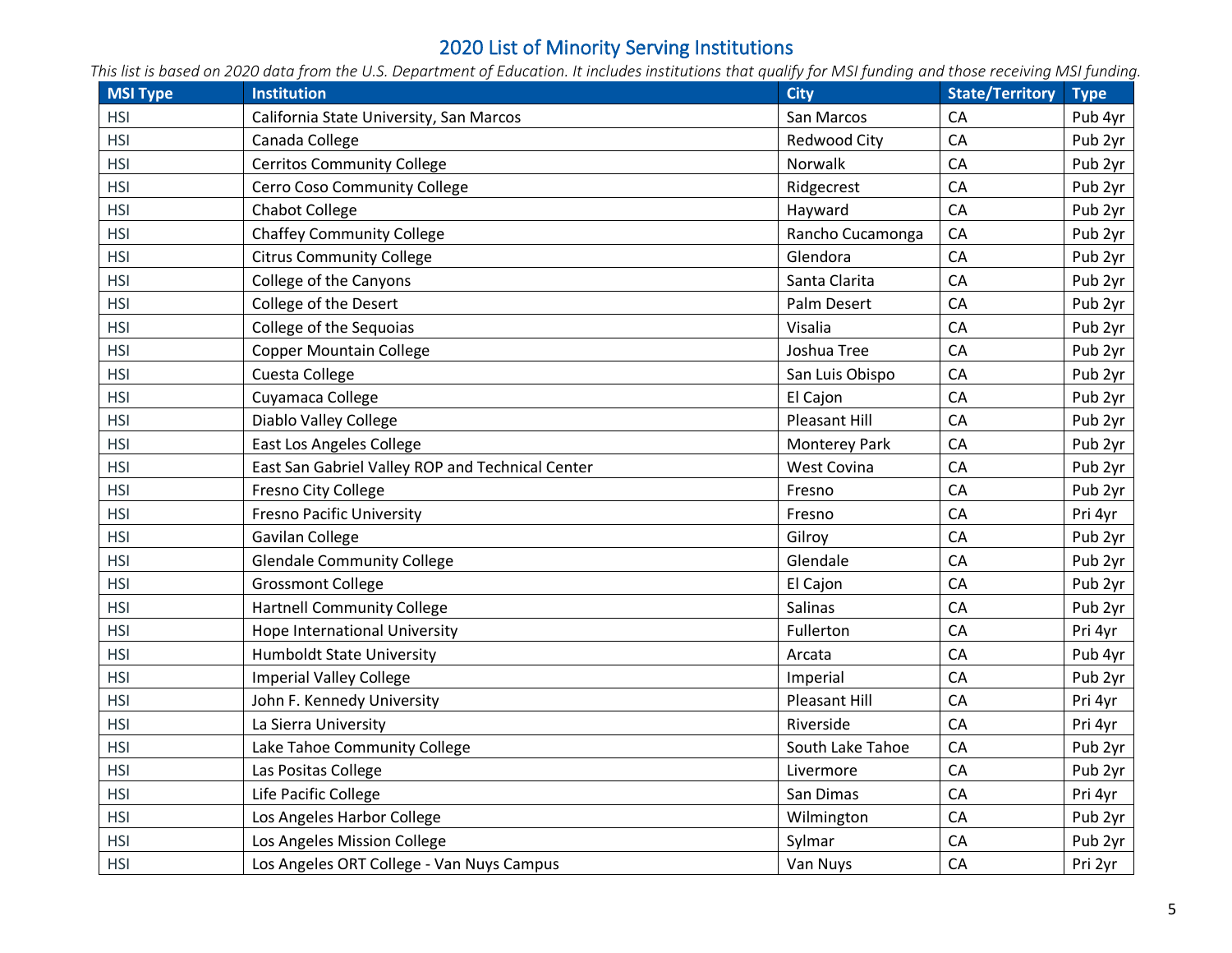| <b>MSI Type</b> | <b>Institution</b>                    | <b>City</b>           | <b>State/Territory</b> | <b>Type</b> |
|-----------------|---------------------------------------|-----------------------|------------------------|-------------|
| <b>HSI</b>      | Los Angeles Pierce College            | <b>Woodland Hills</b> | CA                     | Pub 2yr     |
| <b>HSI</b>      | Los Angeles Trade - Technical College | Los Angeles           | CA                     | Pub 2yr     |
| <b>HSI</b>      | Los Angeles Valley College            | Valley Glen           | CA                     | Pub 2yr     |
| <b>HSI</b>      | Marymount California University       | Rancho Palos Verdes   | CA                     | Pri 4yr     |
| <b>HSI</b>      | Mendocino College                     | Ukiah                 | CA                     | Pub 2yr     |
| <b>HSI</b>      | Mills College                         | Oakland               | CA                     | Pri 4yr     |
| <b>HSI</b>      | Modesto Junior College                | Modesto               | CA                     | Pub 4yr     |
| <b>HSI</b>      | Monterey Peninsula College            | Monterey              | CA                     | Pub 2yr     |
| <b>HSI</b>      | Moorpark College                      | Moorpark              | CA                     | Pub 2yr     |
| <b>HSI</b>      | Moreno Valley College                 | Moreno Valley         | CA                     | Pub 2yr     |
| <b>HSI</b>      | Mt. San Jacinto College               | San Jacinto           | CA                     | Pub 2yr     |
| <b>HSI</b>      | Napa Valley College                   | Napa                  | CA                     | Pub 2yr     |
| <b>HSI</b>      | Norco College                         | Norco                 | CA                     | Pub 2yr     |
| <b>HSI</b>      | Notre Dame de Namur University        | Belmont               | CA                     | Pri 4yr     |
| <b>HSI</b>      | <b>Oxnard College</b>                 | Oxnard                | CA                     | Pub 2yr     |
| <b>HSI</b>      | Palomar College                       | San Marcos            | CA                     | Pub 2yr     |
| <b>HSI</b>      | Pasadena City College                 | Pasadena              | CA                     | Pub 2yr     |
| <b>HSI</b>      | Porterville College                   | Porterville           | CA                     | Pub 2yr     |
| <b>HSI</b>      | <b>Reedley College</b>                | Reedley               | CA                     | Pub 2yr     |
| <b>HSI</b>      | Rio Hondo Community College           | Whittier              | CA                     | Pub 4yr     |
| <b>HSI</b>      | <b>Riverside City College</b>         | Riverside             | CA                     | Pub 2yr     |
| <b>HSI</b>      | Sacramento City College               | Sacramento            | CA                     | Pub 2yr     |
| <b>HSI</b>      | Saddleback College                    | <b>Mission Viejo</b>  | CA                     | Pub 2yr     |
| <b>HSI</b>      | San Bernardino Valley College         | San Bernardino        | CA                     | Pub 2yr     |
| <b>HSI</b>      | San Diego Christian College           | Santee                | CA                     | Pri 4yr     |
| <b>HSI</b>      | San Diego City College                | San Diego             | CA                     | Pub 2yr     |
| <b>HSI</b>      | San Diego Mesa College                | San Diego             | CA                     | Pub 4yr     |
| <b>HSI</b>      | San Jose City College                 | San Jose              | CA                     | Pub 2yr     |
| <b>HSI</b>      | Santa Ana College                     | Santa Ana             | CA                     | Pub 4yr     |
| <b>HSI</b>      | Santa Barbara City College            | Santa Barbara         | CA                     | Pub 2yr     |
| <b>HSI</b>      | Santa Monica College                  | Santa Monica          | CA                     | Pub 4yr     |
| <b>HSI</b>      | Santa Rosa Junior College             | Santa Rosa            | CA                     | Pub 2yr     |
| <b>HSI</b>      | Santiago Canyon College               | Orange                | CA                     | Pub 2yr     |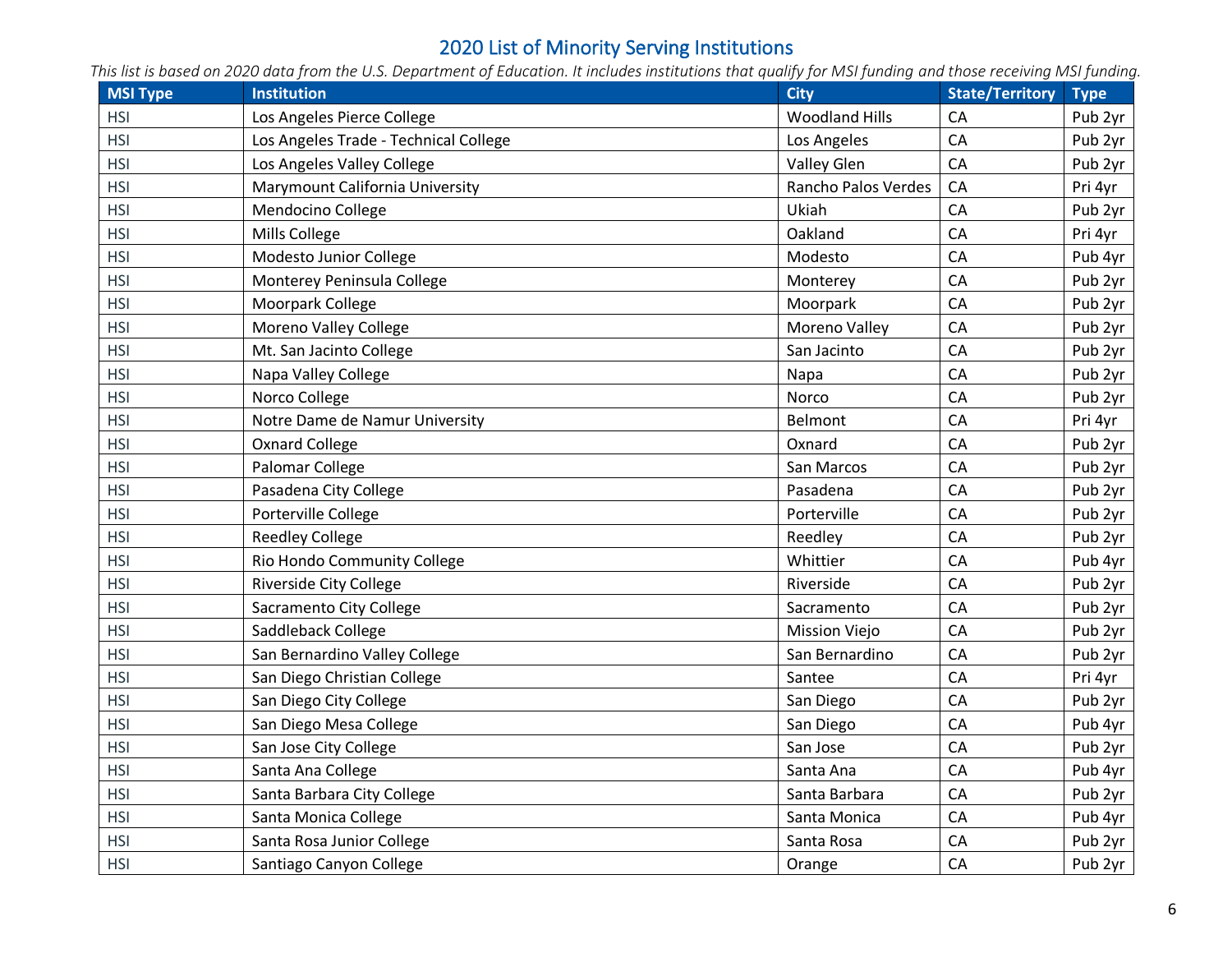| <b>MSI Type</b>          | on Echo aata jilom the bibi bepartment of Eadoation. It molades motitations that quanjy jor mor janunity and<br><b>Institution</b> | <b>City</b>         | <b>State/Territory</b> | <b>Type</b> |
|--------------------------|------------------------------------------------------------------------------------------------------------------------------------|---------------------|------------------------|-------------|
| <b>HSI</b>               | Sierra College                                                                                                                     | Rocklin             | CA                     | Pub 2yr     |
| <b>HSI</b>               | Skyline College                                                                                                                    | San Bruno           | CA                     | Pub 4yr     |
| <b>HSI</b>               | Sonoma State University                                                                                                            | <b>Rohnert Park</b> | CA                     | Pub 4yr     |
| <b>HSI</b>               | Southwestern Community College District                                                                                            | Chula Vista         | CA                     | Pub 2yr     |
| <b>HSI</b>               | <b>Taft College</b>                                                                                                                | Taft                | CA                     | Pub 2yr     |
| <b>HSI</b>               | University of California, Santa Barbara                                                                                            | Santa Barbara       | CA                     | Pub 4yr     |
| <b>HSI</b>               | University of California, Santa Cruz                                                                                               | Santa Cruz          | CA                     | Pub 4yr     |
| <b>HSI</b>               | University of La Verne                                                                                                             | La Verne            | CA                     | Pri 4yr     |
| <b>HSI</b>               | Vanguard University of Southern California                                                                                         | Costa Mesa          | CA                     | Pri 4yr     |
| <b>HSI</b>               | Ventura College                                                                                                                    | Ventura             | CA                     | Pub 2yr     |
| <b>HSI</b>               | <b>Victor Valley Community College</b>                                                                                             | Victorville         | CA                     | Pub 2yr     |
| <b>HSI</b>               | West Hills College Lemoore                                                                                                         | Lemoore             | CA                     | Pub 2yr     |
| <b>HSI</b>               | West Hills Community College                                                                                                       | Coalinga            | CA                     | Pub 2yr     |
| <b>HSI</b>               | West Los Angeles College                                                                                                           | <b>Culver City</b>  | CA                     | Pub 4yr     |
| <b>HSI</b>               | <b>Whittier College</b>                                                                                                            | Whittier            | CA                     | Pri 4yr     |
| <b>HSI</b>               | <b>Woodbury University</b>                                                                                                         | <b>Burbank</b>      | CA                     | Pri 4yr     |
| <b>ANNH &amp; NASNTI</b> | Fort Lewis College                                                                                                                 | Durango             | CO                     | Pub 4yr     |
| <b>HSI</b>               | <b>Adams State University</b>                                                                                                      | Alamosa             | CO                     | Pub 4yr     |
| <b>HSI</b>               | Colorado State University - Pueblo                                                                                                 | Pueblo              | CO                     | Pub 4yr     |
| <b>HSI</b>               | <b>Community College of Aurora</b>                                                                                                 | Aurora              | CO                     | Pub 2yr     |
| <b>HSI</b>               | <b>Community College of Denver</b>                                                                                                 | Denver              | CO                     | Pub 4yr     |
| <b>HSI</b>               | Lamar Community College                                                                                                            | Lamar               | CO                     | Pub 2yr     |
| <b>HSI</b>               | Metropolitan State University of Denver                                                                                            | Denver              | CO                     | Pub 4yr     |
| <b>HSI</b>               | <b>Morgan Community College</b>                                                                                                    | Fort Morgan         | CO                     | Pub 2yr     |
| <b>HSI</b>               | <b>Pueblo Community College</b>                                                                                                    | Pueblo              | CO                     | Pub 4yr     |
| <b>HSI</b>               | <b>Trinidad State Junior College</b>                                                                                               | Trinidad            | CO                     | Pub 2yr     |
| <b>AANAPISI</b>          | University of Connecticut - Hartford Campus                                                                                        | Hartford            | <b>CT</b>              | Pub 4yr     |
| <b>HSI</b>               | <b>Capital Community College</b>                                                                                                   | Hartford            | <b>CT</b>              | Pub 2yr     |
| <b>HSI</b>               | <b>Gateway Community College</b>                                                                                                   | New Haven           | <b>CT</b>              | Pub 2yr     |
| <b>HSI</b>               | <b>Naugatuck Valley Community College</b>                                                                                          | Waterbury           | <b>CT</b>              | Pub 2yr     |
| <b>HSI</b>               | <b>Norwalk Community College</b>                                                                                                   | Norwalk             | <b>CT</b>              | Pub 2yr     |
| <b>HBCU</b>              | <b>Howard University</b>                                                                                                           | Washington          | DC                     | Pri 4yr     |
| <b>HBCU</b>              | University of the District of Columbia                                                                                             | Washington          | DC                     | Pub 4yr     |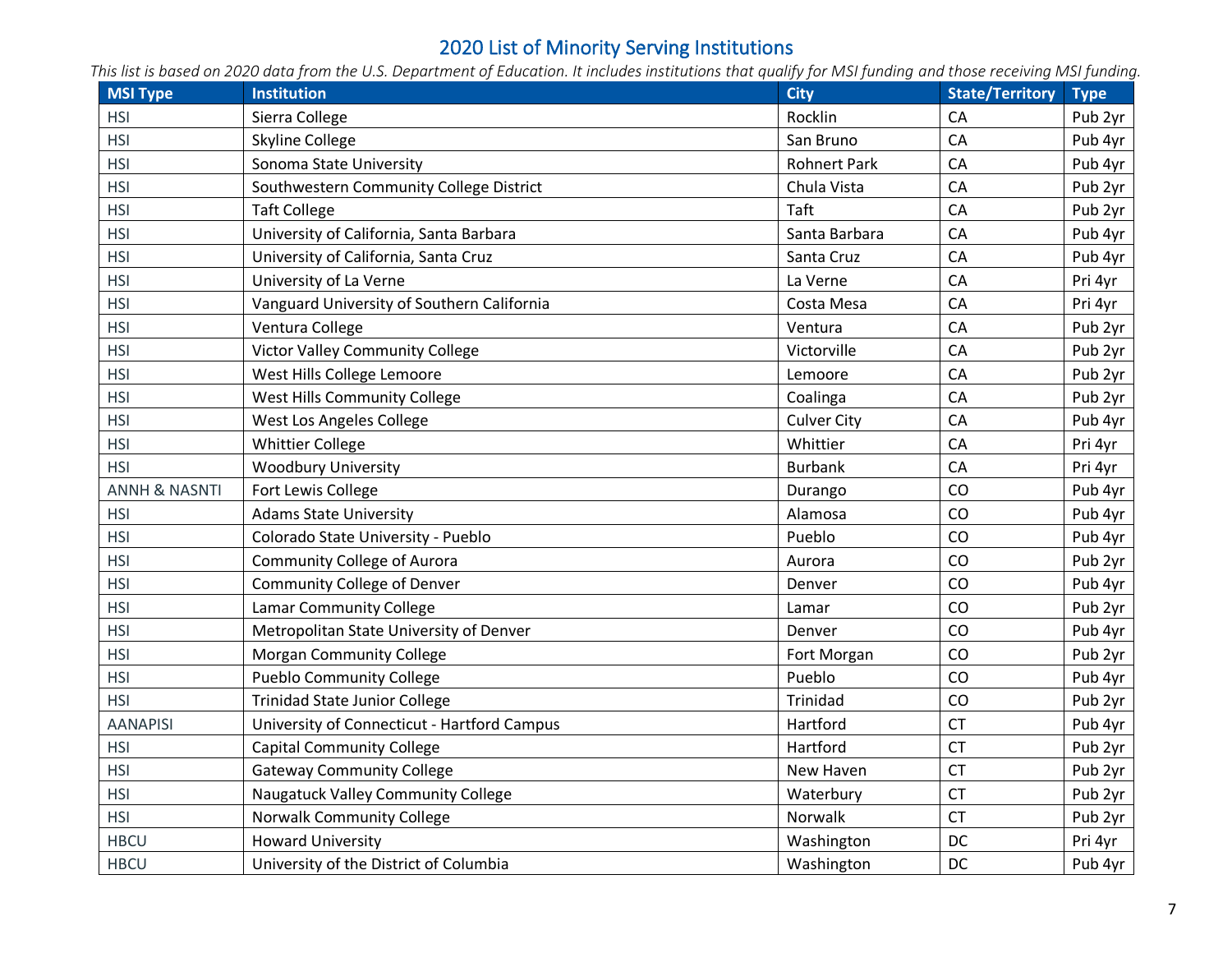| <b>MSI Type</b> | on Ecco aata point the city bepartment of Eadoution, it molades motitations that quang for morphrismig and those receiving morphram<br><b>Institution</b> | <b>City</b>        | <b>State/Territory</b> | <b>Type</b> |
|-----------------|-----------------------------------------------------------------------------------------------------------------------------------------------------------|--------------------|------------------------|-------------|
| PBI             | <b>Trinity Washington University</b>                                                                                                                      | Washington         | DC                     | Pri 4yr     |
| <b>HBCU</b>     | <b>Delaware State University</b>                                                                                                                          | Dover              | DE                     | Pub 4yr     |
| <b>HBCU</b>     | <b>Bethune Cookman University</b>                                                                                                                         | Daytona Beach      | FL.                    | Pri 4yr     |
| <b>HBCU</b>     | <b>Edward Waters College</b>                                                                                                                              | Jacksonville       | FL.                    | Pri 4yr     |
| <b>HBCU</b>     | Florida Agricultural & Mechanical University                                                                                                              | Tallahassee        | <b>FL</b>              | Pub 4yr     |
| <b>HBCU</b>     | <b>Florida Memorial University</b>                                                                                                                        | Miami Gardens      | <b>FL</b>              | Pri 4yr     |
| <b>HSI</b>      | <b>Barry University</b>                                                                                                                                   | Miami              | <b>FL</b>              | Pri 4yr     |
| <b>HSI</b>      | <b>Broward College</b>                                                                                                                                    | Fort Lauderdale    | FL.                    | Pub 4yr     |
| <b>HSI</b>      | <b>Carlos Albizu University</b>                                                                                                                           | Miami              | FL                     | Pri 4yr     |
| <b>HSI</b>      | City College - Miami                                                                                                                                      | Miami              | FL.                    | Pri 4yr     |
| <b>HSI</b>      | Florida Atlantic University                                                                                                                               | Boca Raton         | <b>FL</b>              | Pub 4yr     |
| <b>HSI</b>      | Florida International University                                                                                                                          | Miami              | <b>FL</b>              | Pub 4yr     |
| <b>HSI</b>      | Herzing University - Winter Park                                                                                                                          | <b>Winter Park</b> | <b>FL</b>              | Pri 4yr     |
| <b>HSI</b>      | Hillsborough Community College                                                                                                                            | Tampa              | <b>FL</b>              | Pub 2yr     |
| <b>HSI</b>      | <b>Hodges University</b>                                                                                                                                  | <b>Naples</b>      | <b>FL</b>              | Pri 4yr     |
| <b>HSI</b>      | <b>Keiser University</b>                                                                                                                                  | Fort Lauderdale    | <b>FL</b>              | Pri 4yr     |
| <b>HSI</b>      | Miami Dade College                                                                                                                                        | Miami              | <b>FL</b>              | Pub 4yr     |
| <b>HSI</b>      | Nova Southeastern University                                                                                                                              | Fort Lauderdale    | FL.                    | Pri 4yr     |
| <b>HSI</b>      | Palm Beach State College                                                                                                                                  | Lake Worth         | <b>FL</b>              | Pub 4yr     |
| <b>HSI</b>      | Seminole State College of Florida                                                                                                                         | Sanford            | <b>FL</b>              | Pub 4yr     |
| <b>HSI</b>      | South Florida State College                                                                                                                               | Avon Park          | <b>FL</b>              | Pub 4yr     |
| <b>HSI</b>      | Trinity International University - Florida                                                                                                                | Miramar            | <b>FL</b>              | Pri 4yr     |
| <b>HSI</b>      | Universidad Politecnica de Puerto Rico                                                                                                                    | Orlando            | <b>FL</b>              | Pri 4yr     |
| <b>HSI</b>      | Universidad Politecnica de Puerto Rico                                                                                                                    | Miami              | <b>FL</b>              | Pri 4yr     |
| <b>HSI</b>      | University of Central Florida                                                                                                                             | Orlando            | <b>FL</b>              | Pub 4yr     |
| <b>HSI</b>      | Valencia College                                                                                                                                          | Orlando            | <b>FL</b>              | Pub 4yr     |
| HSI & PBI       | <b>Altierus Career College</b>                                                                                                                            | Tampa              | <b>FL</b>              | Pri 4yr     |
| PBI             | <b>City College</b>                                                                                                                                       | Fort Lauderdale    | <b>FL</b>              | Pri 4yr     |
| PBI             | City College - Gainesville                                                                                                                                | Gainesville        | FL.                    | Pri 4yr     |
| PBI             | Everest University - Brandon                                                                                                                              | Tampa              | FL.                    | Pri 4yr     |
| PBI             | Everest University - South Orlando                                                                                                                        | Tampa              | <b>FL</b>              | Pri 4yr     |
| PBI             | Remington College - Heathrow Campus                                                                                                                       | Lake Mary          | <b>FL</b>              | Pri 4yr     |
| PBI             | University of Fort Lauderdale                                                                                                                             | Lauderhill         | <b>FL</b>              | Pri 4yr     |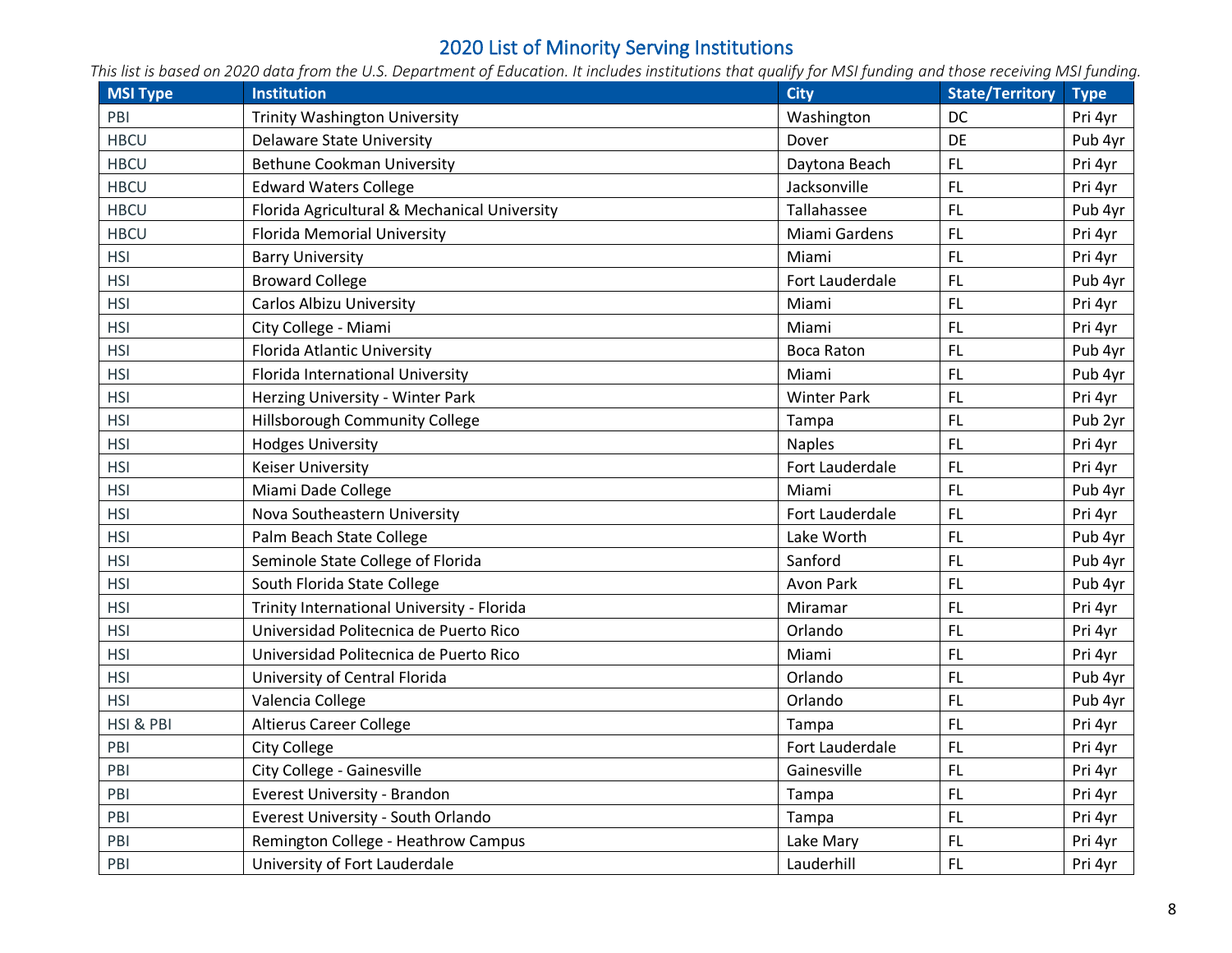| <b>MSI Type</b>            | <b>Institution</b>                                            | <b>City</b>          | <b>State/Territory</b> | <b>Type</b> |
|----------------------------|---------------------------------------------------------------|----------------------|------------------------|-------------|
| <b>AANAPISI &amp; ANNH</b> | College of Micronesia - FSM                                   | Pohnpei              | <b>FM</b>              | Pub 2yr     |
| <b>AANAPISI</b>            | Georgia Gwinnett College                                      | Lawrenceville        | GA                     | Pub 4yr     |
| <b>AANAPISI &amp; PBI</b>  | <b>Beulah Heights University</b>                              | Atlanta              | GA                     | Pri 4yr     |
| <b>AANAPISI &amp; PBI</b>  | Georgia State University                                      | Atlanta              | GA                     | Pub 4yr     |
| <b>HBCU</b>                | <b>Albany State University</b>                                | Albany               | GA                     | Pub 4yr     |
| <b>HBCU</b>                | <b>Clark Atlanta University</b>                               | Atlanta              | GA                     | Pri 4yr     |
| <b>HBCU</b>                | Fort Valley State University                                  | <b>Fort Valley</b>   | GA                     | Pub 4yr     |
| <b>HBCU</b>                | Morehouse College                                             | Atlanta              | GA                     | Pri 4yr     |
| <b>HBCU</b>                | Paine College                                                 | Augusta              | GA                     | Pri 4yr     |
| <b>HBCU</b>                | Savannah State University                                     | Savannah             | GA                     | Pub 4yr     |
| <b>HBCU</b>                | Spelman College                                               | Atlanta              | GA                     | Pri 4yr     |
| <b>HSI</b>                 | Dalton State College                                          | Dalton               | GA                     | Pub 4yr     |
| HSI & PBI                  | Altierus Career College - Norcross                            | <b>Norcross</b>      | GA                     | Pri 2yr     |
| PBI                        | <b>Albany Technical College</b>                               | Albany               | GA                     | Pub 2yr     |
| PBI                        | Atlanta Metropolitan State College                            | Atlanta              | GA                     | Pub 4yr     |
| PBI                        | <b>Atlanta Technical College</b>                              | Atlanta              | GA                     | Pub 2yr     |
| PBI                        | Augusta Technical College                                     | Augusta              | GA                     | Pub 2yr     |
| PBI                        | <b>Bainbridge State College</b>                               | Bainbridge           | GA                     | Pub 4yr     |
| PBI                        | Central Georgia Technical College                             | <b>Warner Robins</b> | GA                     | Pub 2yr     |
| PBI                        | <b>Clayton State University</b>                               | Morrow               | GA                     | Pub 4yr     |
| PBI                        | <b>Columbus Technical College</b>                             | Columbus             | GA                     | Pub 2yr     |
| PBI                        | East Georgia State College                                    | Swainsboro           | GA                     | Pub 4yr     |
| PBI                        | Georgia Military College                                      | Milledgeville        | GA                     | Pub 4yr     |
| PBI                        | Georgia Piedmont Technical College                            | Clarkston            | GA                     | Pub 2yr     |
| PBI                        | Georgia State University - Perimeter College                  | Atlanta              | GA                     | Pub 2yr     |
| PBI                        | Gupton - Jones College                                        | Decatur              | GA                     | Pri 2yr     |
| PBI                        | Herzing University - Atlanta                                  | Atlanta              | GA                     | Pri 4yr     |
| PBI                        | Oconee Fall Line Technical College                            | Sandersville         | GA                     | Pub 2yr     |
| PBI                        | Savannah Technical College                                    | Savannah             | GA                     | Pub 2yr     |
| PBI                        | Shorter University - College of Adult & Professional Programs | Marietta             | GA                     | Pri 4yr     |
| PBI                        | South Georgia Technical College                               | Americus             | GA                     | Pub 2yr     |
| PBI                        | Southern Crescent Technical College                           | Griffin              | GA                     | Pub 2yr     |
| <b>AANAPISI &amp; ANNH</b> | Pacific Islands University                                    | Mangilao             | GU                     | Pri 4yr     |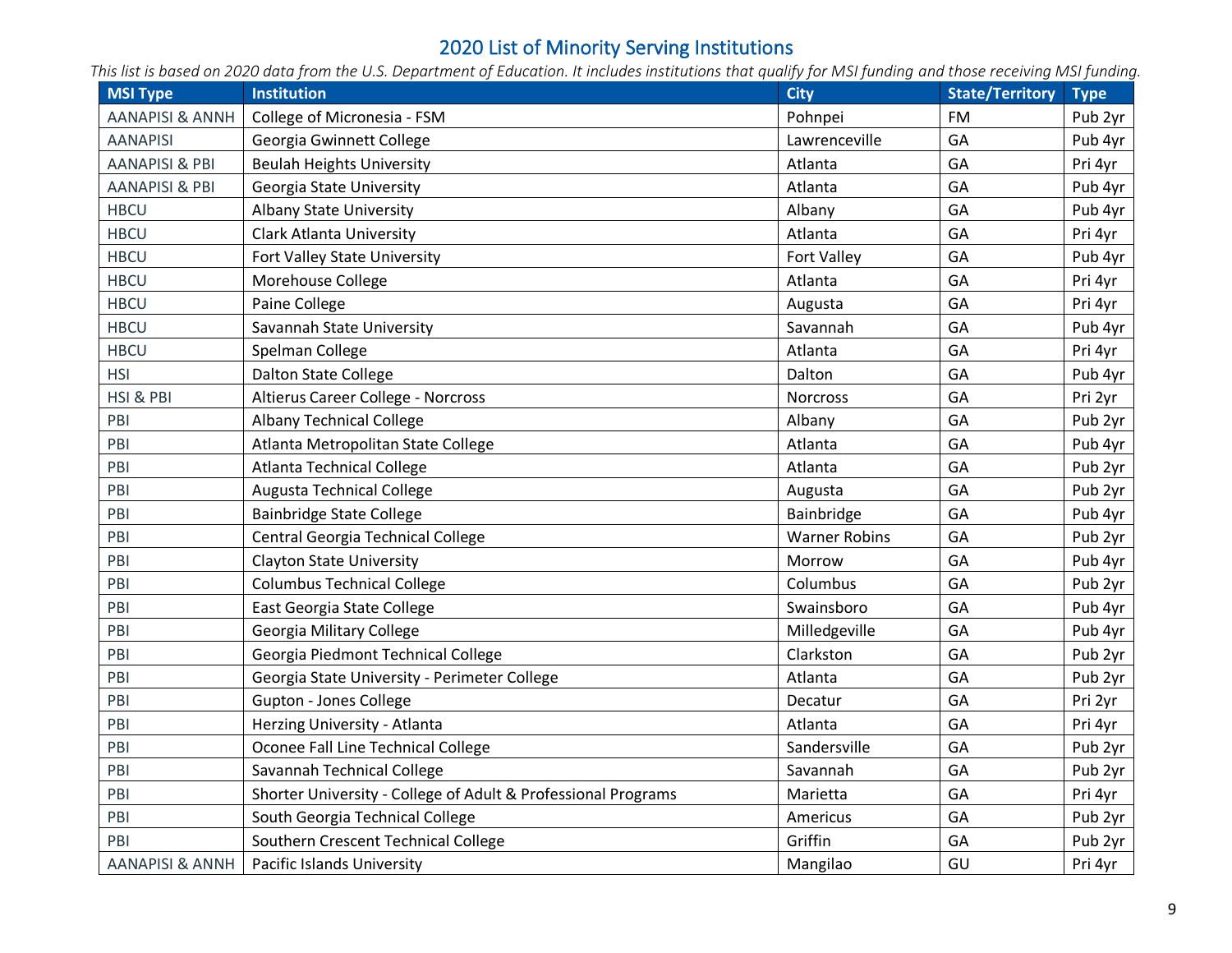| <b>MSI Type</b>            | rno iocio basea on zozo uuta jrom the o.s. Department of Laucation. It includes institutions that quanjy for morfamily and those receiving morfamily<br><b>Institution</b> | <b>City</b>         | <b>State/Territory</b>            | <b>Type</b> |
|----------------------------|----------------------------------------------------------------------------------------------------------------------------------------------------------------------------|---------------------|-----------------------------------|-------------|
| <b>AANAPISI &amp; ANNH</b> | University of Guam                                                                                                                                                         | Mangilao            | GU                                | Pub 4yr     |
| <b>AANAPISI</b>            | Hawaii Community College                                                                                                                                                   | Hilo                | H <sub>l</sub>                    | Pub 2yr     |
| <b>AANAPISI</b>            | Hawaii Pacific University                                                                                                                                                  | Honolulu            | H <sub>l</sub>                    | Pri 4yr     |
| <b>AANAPISI &amp; ANNH</b> | Honolulu Community College                                                                                                                                                 | Honolulu            | H <sub>l</sub>                    | Pub 2yr     |
| <b>AANAPISI &amp; ANNH</b> | Kauai Community College                                                                                                                                                    | Lihue               | H <sub>l</sub>                    | Pub 2yr     |
| <b>AANAPISI &amp; ANNH</b> | Pacific Rim Christian University                                                                                                                                           | Honolulu            | H <sub>l</sub>                    | Pri 4yr     |
| <b>AANAPISI &amp; ANNH</b> | Remington College - Honolulu Campus                                                                                                                                        | Honolulu            | H <sub>l</sub>                    | Pri 4yr     |
| <b>AANAPISI &amp; ANNH</b> | University of Hawaii at Hilo                                                                                                                                               | Hilo                | H <sub>l</sub>                    | Pub 4yr     |
| <b>ANNH</b>                | Chaminade University of Honolulu                                                                                                                                           | Honolulu            | H <sub>l</sub>                    | Pri 4yr     |
| <b>ANNH</b>                | Kapiolani Community College                                                                                                                                                | Honolulu            | H <sub>l</sub>                    | Pub 2yr     |
| <b>ANNH</b>                | <b>Leeward Community College</b>                                                                                                                                           | Pearl City          | H <sub>l</sub>                    | Pub 2yr     |
| <b>ANNH</b>                | University of Hawaii - West Oahu                                                                                                                                           | Kapolei             | H <sub>l</sub>                    | Pub 4yr     |
| <b>ANNH</b>                | University of Hawaii at Manoa                                                                                                                                              | Honolulu            | H <sub>l</sub>                    | Pub 4yr     |
| <b>ANNH</b>                | University of Hawaii Maui College                                                                                                                                          | Kahului             | H <sub>l</sub>                    | Pub 4yr     |
| <b>ANNH</b>                | <b>Windward Community College</b>                                                                                                                                          | Kaneohe             | H <sub>l</sub>                    | Pub 2yr     |
| <b>HSI</b>                 | <b>Stevens-Henager College</b>                                                                                                                                             | <b>Idaho Falls</b>  | ID                                | Pri 4yr     |
| <b>AANAPISI</b>            | College of Du Page                                                                                                                                                         | Glen Ellyn          | IL                                | Pub 2yr     |
| <b>AANAPISI</b>            | National University of Health Sciences (The)                                                                                                                               | Lombard             | IL                                | Pri 4yr     |
| <b>AANAPISI</b>            | <b>Oakton Community College</b>                                                                                                                                            | Des Plaines         | IL                                | Pub 2yr     |
| <b>AANAPISI</b>            | <b>Resurrection University</b>                                                                                                                                             | Chicago             | IL                                | Pri 4yr     |
| <b>AANAPISI &amp; HSI</b>  | University of Illinois at Chicago                                                                                                                                          | Chicago             | IL                                | Pub 4yr     |
| <b>HSI</b>                 | American Academy of Art                                                                                                                                                    | Chicago             | IL                                | Pri 4yr     |
| <b>HSI</b>                 | <b>Aurora University</b>                                                                                                                                                   | Aurora              | IL                                | Pri 4yr     |
| <b>HSI</b>                 | City Colleges of Chicago Harry S Truman College                                                                                                                            | Chicago             | $\mathsf{IL}$                     | Pub 2yr     |
| <b>HSI</b>                 | College of Lake County                                                                                                                                                     | Grayslake           | IL                                | Pub 2yr     |
| <b>HSI</b>                 | Concordia University                                                                                                                                                       | <b>River Forest</b> | IL                                | Pri 4yr     |
| <b>HSI</b>                 | <b>Dominican University</b>                                                                                                                                                | <b>River Forest</b> | IL                                | Pri 4yr     |
| <b>HSI</b>                 | Harold Washington College                                                                                                                                                  | Chicago             | IL                                | Pub 2yr     |
| <b>HSI</b>                 | <b>MacCormac College</b>                                                                                                                                                   | Chicago             | IL                                | Pri 2yr     |
| <b>HSI</b>                 | <b>Morton College</b>                                                                                                                                                      | Cicero              | $\ensuremath{\mathsf{IL}}\xspace$ | Pub 2yr     |
| <b>HSI</b>                 | <b>National Louis University</b>                                                                                                                                           | Chicago             | L                                 | Pri 4yr     |
| <b>HSI</b>                 | Northeastern Illinois University                                                                                                                                           | Chicago             | IL                                | Pub 4yr     |
| <b>HSI</b>                 | Richard J Daley College - City Colleges of Chicago                                                                                                                         | Chicago             | $\ensuremath{\mathsf{IL}}\xspace$ | Pub 2yr     |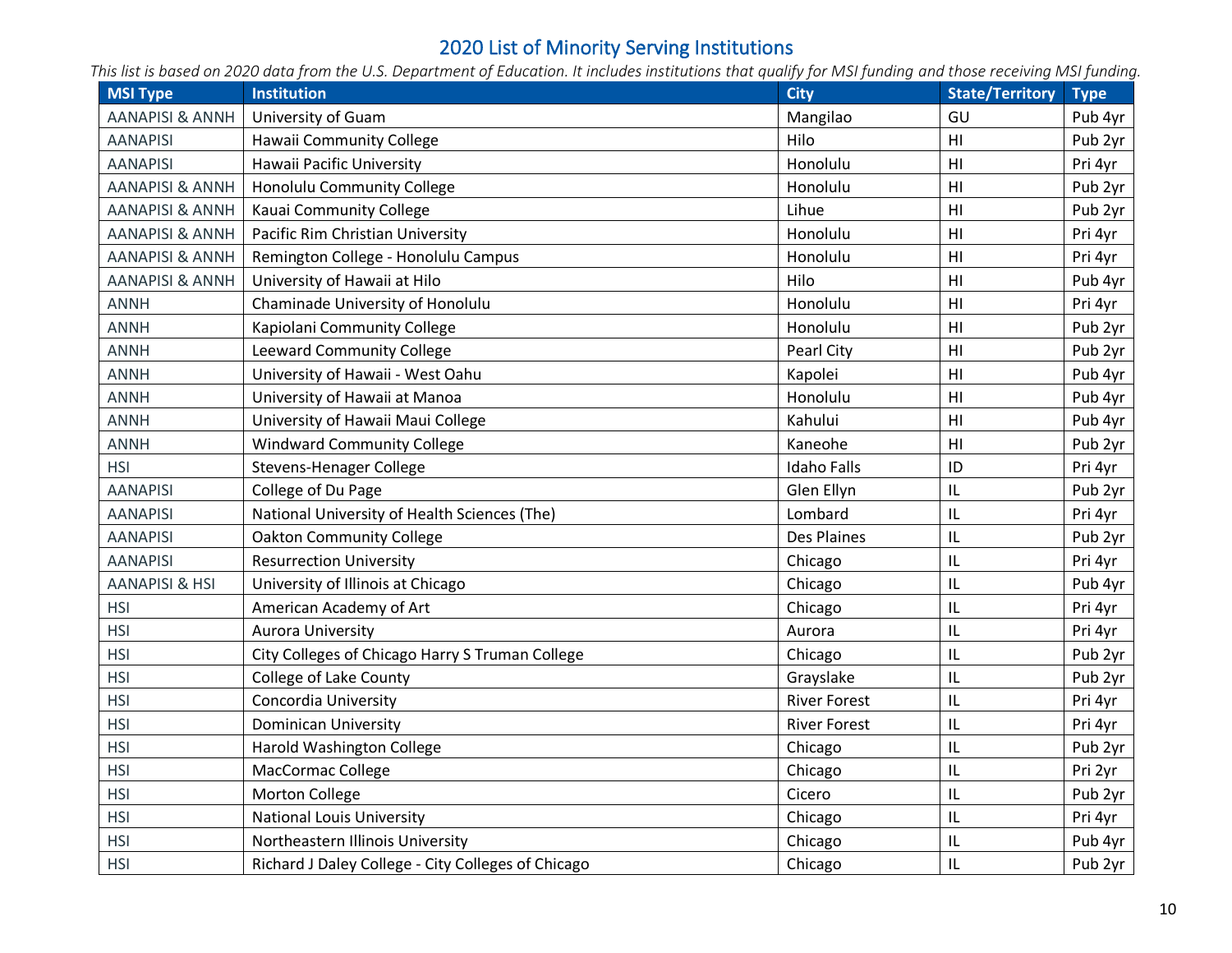| <b>MSI Type</b> | <b>Institution</b>                                                       | <b>City</b>        | <b>State/Territory</b>            | <b>Type</b> |
|-----------------|--------------------------------------------------------------------------|--------------------|-----------------------------------|-------------|
| <b>HSI</b>      | Robert Morris University Illinois                                        | Chicago            | $\ensuremath{\mathsf{IL}}\xspace$ | Pri 4yr     |
| <b>HSI</b>      | <b>Roosevelt University</b>                                              | Chicago            | IL                                | Pri 4yr     |
| <b>HSI</b>      | Saint Augustine College                                                  | Chicago            | IL                                | Pri 4yr     |
| <b>HSI</b>      | Saint Xavier University                                                  | Chicago            | IL                                | Pri 4yr     |
| <b>HSI</b>      | <b>Triton College</b>                                                    | <b>River Grove</b> | IL                                | Pub 2yr     |
| <b>HSI</b>      | <b>Waubonsee Community College</b>                                       | <b>Sugar Grove</b> | IL                                | Pub 2yr     |
| <b>HSI</b>      | Wilbur Wright College                                                    | Chicago            | IL                                | Pub 2yr     |
| HSI & PBI       | City Colleges of Chicago - Malcolm X College                             | Chicago            | IL                                | Pub 2yr     |
| PBI             | <b>Chicago State University</b>                                          | Chicago            | IL                                | Pub 4yr     |
| PBI             | City Colleges of Chicago - Kennedy King College                          | Chicago            | IL                                | Pub 2yr     |
| PBI             | <b>East-West University</b>                                              | Chicago            | IL                                | Pri 4yr     |
| PBI             | Lincoln College                                                          | Lincoln            | IL                                | Pri 4yr     |
| PBI             | <b>Olive-Harvey College</b>                                              | Chicago            | IL                                | Pub 2yr     |
| PBI             | <b>Prairie State College</b>                                             | Chicago Heights    | IL                                | Pub 2yr     |
| PBI             | South Suburban College of Cook County                                    | South Holland      | IL                                | Pub 2yr     |
| <b>HSI</b>      | Calumet College of Saint Joseph                                          | Whiting            | IN                                | Pri 4yr     |
| PBI             | <b>Martin University</b>                                                 | Indianapolis       | IN                                | Pri 4yr     |
| <b>HSI</b>      | Dodge City Community College                                             | Dodge City         | KS                                | Pub 2yr     |
| <b>HSI</b>      | <b>Donnelly College</b>                                                  | Kansas City        | KS                                | Pri 4yr     |
| <b>HSI</b>      | <b>Garden City Community College</b>                                     | Garden City        | KS                                | Pub 2yr     |
| <b>HSI</b>      | <b>Seward County Community College</b>                                   | Liberal            | KS                                | Pub 2yr     |
| <b>TCU</b>      | Haskell Indian Nations University                                        | Lawrence           | KS                                | Pub 4yr     |
| <b>HBCU</b>     | Kentucky State University                                                | Frankfort          | KY                                | Pub 4yr     |
| <b>HBCU</b>     | Simmons College of Kentucky                                              | Louisville         | KY                                | Pri 4yr     |
| <b>HBCU</b>     | <b>Dillard University</b>                                                | <b>New Orleans</b> | LA                                | Pri 4yr     |
| <b>HBCU</b>     | <b>Grambling State University</b>                                        | Grambling          | LA                                | Pub 4yr     |
| <b>HBCU</b>     | Southern University and Agricultural & Mechanical College at Baton Rouge | <b>Baton Rouge</b> | LA                                | Pub 4yr     |
| <b>HBCU</b>     | Southern University at New Orleans                                       | New Orleans        | LA                                | Pub 4yr     |
| <b>HBCU</b>     | Southern University at Shreveport - Bossier City                         | Shreveport         | LA                                | Pub 2yr     |
| <b>HBCU</b>     | Xavier University of Louisiana                                           | New Orleans        | LA                                | Pri 4yr     |
| PBI             | <b>Baton Rouge Community College</b>                                     | <b>Baton Rouge</b> | LA                                | Pub 2yr     |
| PBI             | Delgado Community College                                                | <b>New Orleans</b> | LA                                | Pub 2yr     |
| PBI             | Herzing University - Kenner                                              | Kenner             | LA                                | Pri 4yr     |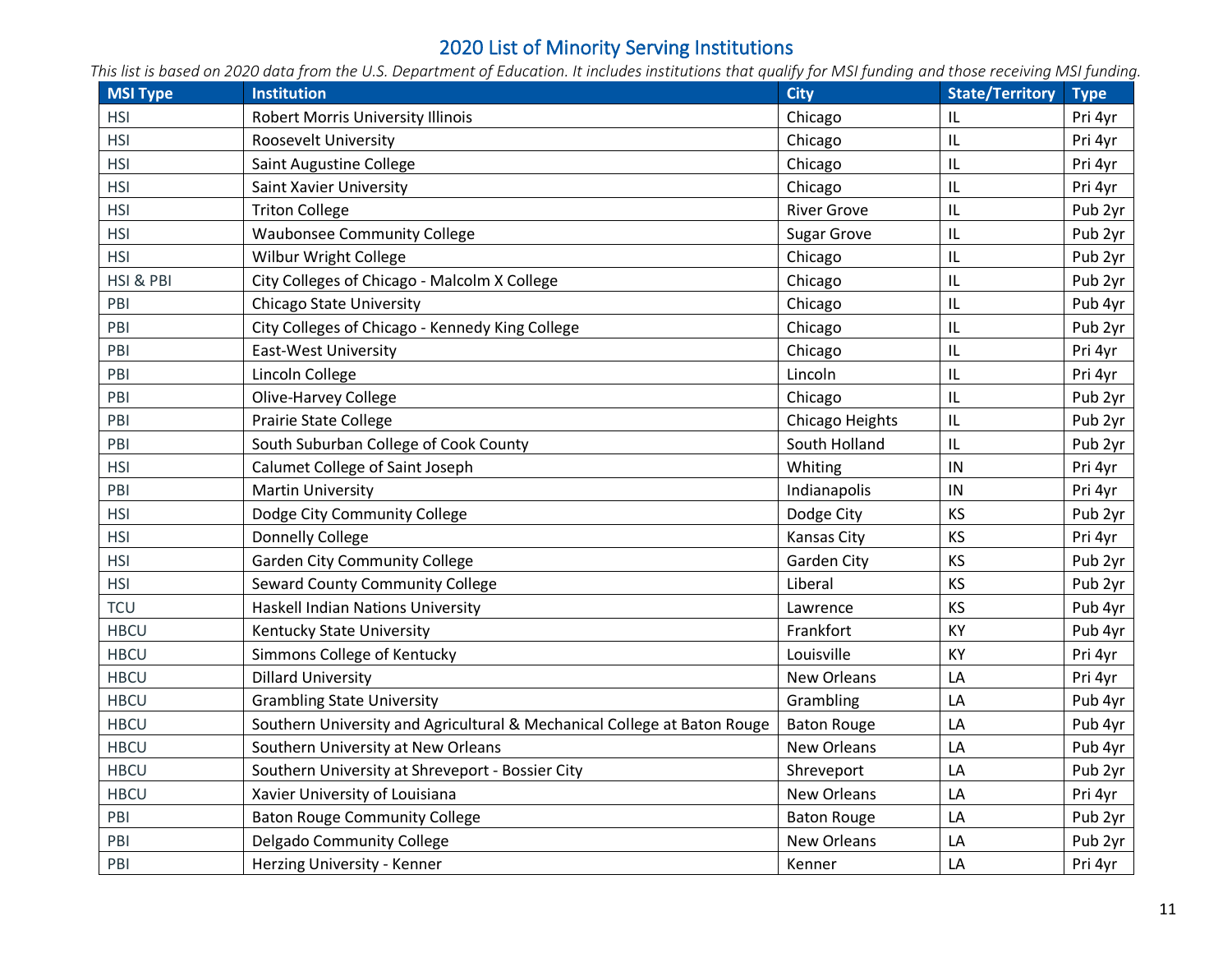| <b>MSI Type</b> | <b>Institution</b>                                   | <b>City</b>            | <b>State/Territory</b> | <b>Type</b> |
|-----------------|------------------------------------------------------|------------------------|------------------------|-------------|
| PBI             | Remington College - Baton Rouge Campus               | <b>Baton Rouge</b>     | LA                     | Pri 2yr     |
| PBI             | Remington College - Lafayette Campus                 | Lafayette              | LA                     | Pri 2yr     |
| PBI             | Remington College - Shreveport Campus                | Shreveport             | LA                     | Pri 4yr     |
| PBI             | South Louisiana Community College                    | Lafayette              | LA                     | Pub 2yr     |
| <b>AANAPISI</b> | Benjamin Franklin Institute of Technology            | Boston                 | MA                     | Pub 4yr     |
| <b>AANAPISI</b> | <b>Bunker Hill Community College</b>                 | Boston                 | MA                     | Pub 2yr     |
| <b>AANAPISI</b> | Middlesex Community College                          | Bedford                | MA                     | Pub 2yr     |
| <b>AANAPISI</b> | University of Massachusetts - Boston                 | Boston                 | MA                     | Pub 4yr     |
| <b>HSI</b>      | Cambridge College                                    | Boston                 | MA                     | Pri 4yr     |
| <b>HSI</b>      | <b>Holyoke Community College</b>                     | Holyoke                | MA                     | Pub 2yr     |
| <b>HSI</b>      | Northern Essex Community College                     | Haverhill              | MA                     | Pub 2yr     |
| <b>HSI</b>      | Springfield Technical Community College              | Springfield            | MA                     | Pub 2yr     |
| <b>AANAPISI</b> | <b>Montgomery College</b>                            | Rockville              | <b>MD</b>              | Pub 2yr     |
| <b>AANAPISI</b> | University of Maryland - Baltimore County            | <b>Baltimore</b>       | <b>MD</b>              | Pub 4yr     |
| <b>HBCU</b>     | <b>Bowie State University</b>                        | <b>Bowie</b>           | <b>MD</b>              | Pub 4yr     |
| <b>HBCU</b>     | <b>Coppin State University</b>                       | Baltimore              | <b>MD</b>              | Pub 4yr     |
| <b>HBCU</b>     | <b>Morgan State University</b>                       | <b>Baltimore</b>       | <b>MD</b>              | Pub 4yr     |
| <b>HBCU</b>     | University of Maryland - Eastern Shore               | <b>Princess Anne</b>   | <b>MD</b>              | Pub 4yr     |
| PBI             | <b>Faith Theological Seminary</b>                    | Baltimore              | <b>MD</b>              | Pri 4yr     |
| PBI             | Prince George's Community College                    | Largo                  | <b>MD</b>              | Pub 2yr     |
| PBI             | University of Baltimore                              | Baltimore              | <b>MD</b>              | Pub 4yr     |
| PBI             | <b>Washington Adventist University</b>               | Takoma Park            | <b>MD</b>              | Pri 4yr     |
| <b>AANAPISI</b> | <b>Andrews University</b>                            | <b>Berrien Springs</b> | MI                     | Pri 4yr     |
| PBI             | Wayne County Community College District              | Detroit                | MI                     | Pub 2yr     |
| <b>TCU</b>      | <b>Bay Mills Community College</b>                   | <b>Brimley</b>         | MI                     | Pub 2yr     |
| <b>TCU</b>      | Keweenaw Bay Ojibwa Community College                | <b>Baraga</b>          | MI                     | Pub 2yr     |
| <b>TCU</b>      | Saginaw Chippewa Tribal College                      | <b>Mount Pleasant</b>  | MI                     | Pub 2yr     |
| <b>AANAPISI</b> | Century College                                      | White Bear Lake        | <b>MN</b>              | Pub 2yr     |
| <b>AANAPISI</b> | Herzing University - Minneapolis                     | Minneapolis            | <b>MN</b>              | Pri 4yr     |
| <b>AANAPISI</b> | <b>Metropolitan State University</b>                 | Saint Paul             | <b>MN</b>              | Pub 4yr     |
| <b>AANAPISI</b> | North Hennepin Community College                     | <b>Brooklyn Park</b>   | <b>MN</b>              | Pub 2yr     |
| <b>AANAPISI</b> | Saint Paul College - A Community & Technical College | Saint Paul             | MN                     | Pub 2yr     |
| <b>AANAPISI</b> | St. Catherine University                             | Saint Paul             | <b>MN</b>              | Pri 4yr     |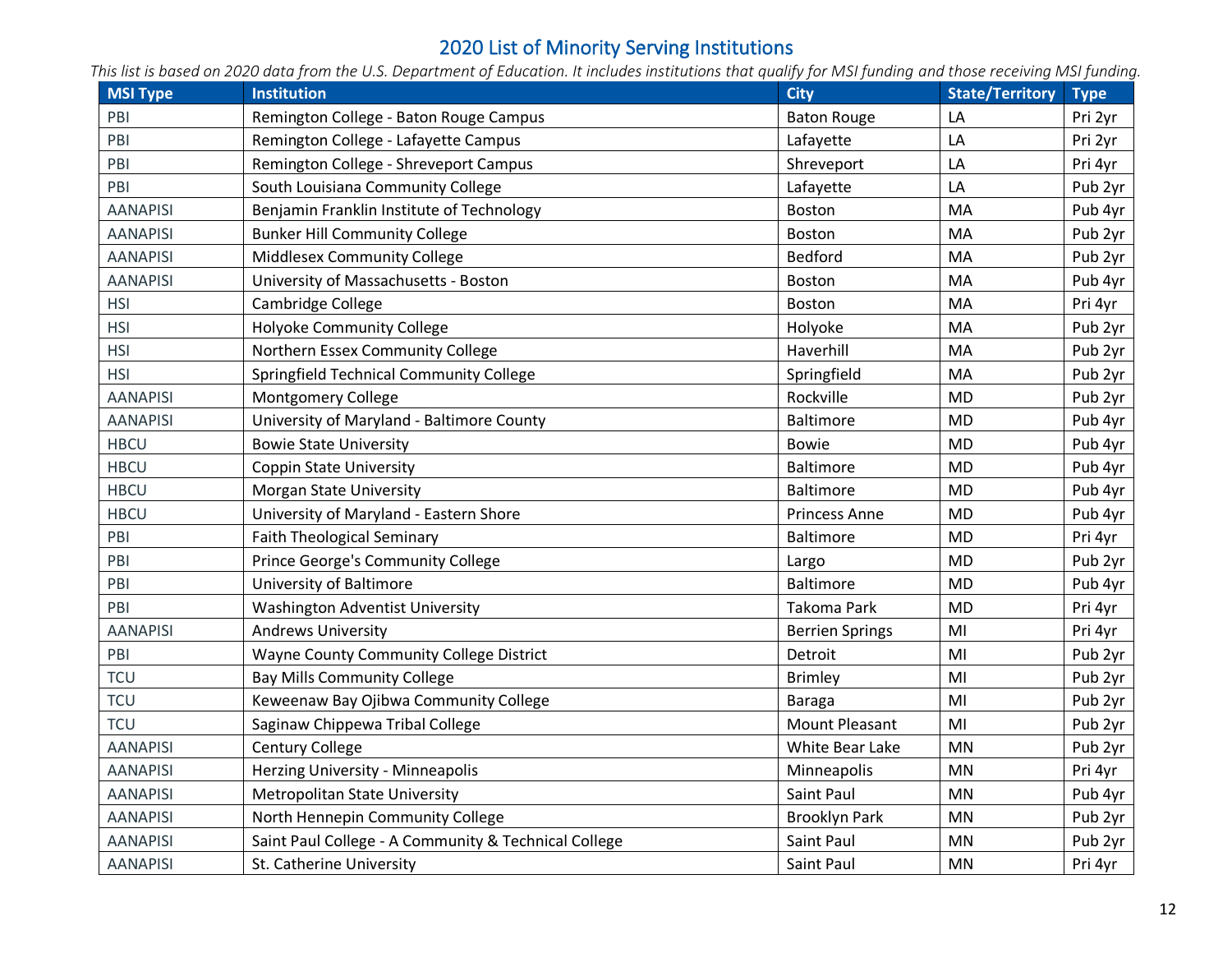| <b>MSI Type</b>            | <b>Institution</b>                       | <b>City</b>          | <b>State/Territory</b> | <b>Type</b> |
|----------------------------|------------------------------------------|----------------------|------------------------|-------------|
| <b>AANAPISI</b>            | University of Minnesota - Twin Cities    | Minneapolis          | <b>MN</b>              | Pub 4yr     |
| <b>NASNTI</b>              | University of Minnesota - Morris         | Morris               | <b>MN</b>              | Pub 4yr     |
| <b>TCU</b>                 | Fond du Lac Tribal & Community College   | Cloquet              | <b>MN</b>              | Pub 2yr     |
| <b>TCU</b>                 | Leech Lake Tribal College                | Cass Lake            | <b>MN</b>              | Pub 2yr     |
| <b>TCU</b>                 | White Earth Tribal and Community College | Mahnomen             | <b>MN</b>              | Pri 2yr     |
| <b>HBCU</b>                | Harris - Stowe State University          | Saint Louis          | <b>MO</b>              | Pub 4yr     |
| <b>HBCU</b>                | Lincoln University                       | Jefferson City       | <b>MO</b>              | Pub 4yr     |
| PBI                        | TechMission                              | <b>Kansas City</b>   | <b>MO</b>              | Pri 4yr     |
| <b>AANAPISI &amp; ANNH</b> | Northern Marianas College                | Saipan               | <b>MP</b>              | Pub 4yr     |
| <b>HBCU</b>                | <b>Alcorn State University</b>           | Alcorn State         | <b>MS</b>              | Pub 4yr     |
| <b>HBCU</b>                | <b>Coahoma Community College</b>         | Clarksdale           | <b>MS</b>              | Pub 2yr     |
| <b>HBCU</b>                | Jackson State University                 | Jackson              | <b>MS</b>              | Pub 4yr     |
| <b>HBCU</b>                | Mississippi Valley State University      | Itta Bena            | <b>MS</b>              | Pub 4yr     |
| <b>HBCU</b>                | <b>Rust College</b>                      | <b>Holly Springs</b> | <b>MS</b>              | Pri 4yr     |
| <b>HBCU</b>                | <b>Tougaloo College</b>                  | Tougaloo             | <b>MS</b>              | Pri 4yr     |
| PBI                        | <b>Belhaven University</b>               | Jackson              | <b>MS</b>              | Pri 4yr     |
| PBI                        | East Mississippi Community College       | Scooba               | <b>MS</b>              | Pub 2yr     |
| PBI                        | <b>Hinds Community College</b>           | Raymond              | <b>MS</b>              | Pub 2yr     |
| PBI                        | <b>Holmes Community College</b>          | Goodman              | <b>MS</b>              | Pub 2yr     |
| PBI                        | <b>Meridian Community College</b>        | Meridian             | <b>MS</b>              | Pub 2yr     |
| PBI                        | Mississippi Delta Community College      | Moorhead             | <b>MS</b>              | Pub 2yr     |
| PBI                        | Southeastern Baptist College             | Laurel               | <b>MS</b>              | Pri 4yr     |
| PBI                        | Southwest Mississippi Community College  | Summit               | <b>MS</b>              | Pub 2yr     |
| <b>NASNTI</b>              | Montana State University - Northern      | Havre                | MT                     | Pub 4yr     |
| <b>TCU</b>                 | Aaniiih Nakoda College                   | Harlem               | MT                     | Pub 2yr     |
| <b>TCU</b>                 | <b>Blackfeet Community College</b>       | <b>Browning</b>      | MT                     | Pri 2yr     |
| <b>TCU</b>                 | Chief Dull Knife College                 | Lame Deer            | MT                     | Pub 2yr     |
| <b>TCU</b>                 | Fort Peck Community College              | Poplar               | MT                     | Pub 2yr     |
| <b>TCU</b>                 | Little Big Horn College                  | Crow Agency          | MT                     | Pub 2yr     |
| <b>TCU</b>                 | Salish Kootenai College                  | Pablo                | MT                     | Pri 4yr     |
| <b>TCU</b>                 | <b>Stone Child College</b>               | <b>Box Elder</b>     | <b>MT</b>              | Pub 4yr     |
| <b>AANAPISI &amp; ANNH</b> | <b>Pamlico Community College</b>         | Grantsboro           | <b>NC</b>              | Pub 2yr     |
| <b>ANNH &amp; NASNTI</b>   | <b>Robeson Community College</b>         | Lumberton            | <b>NC</b>              | Pub 2yr     |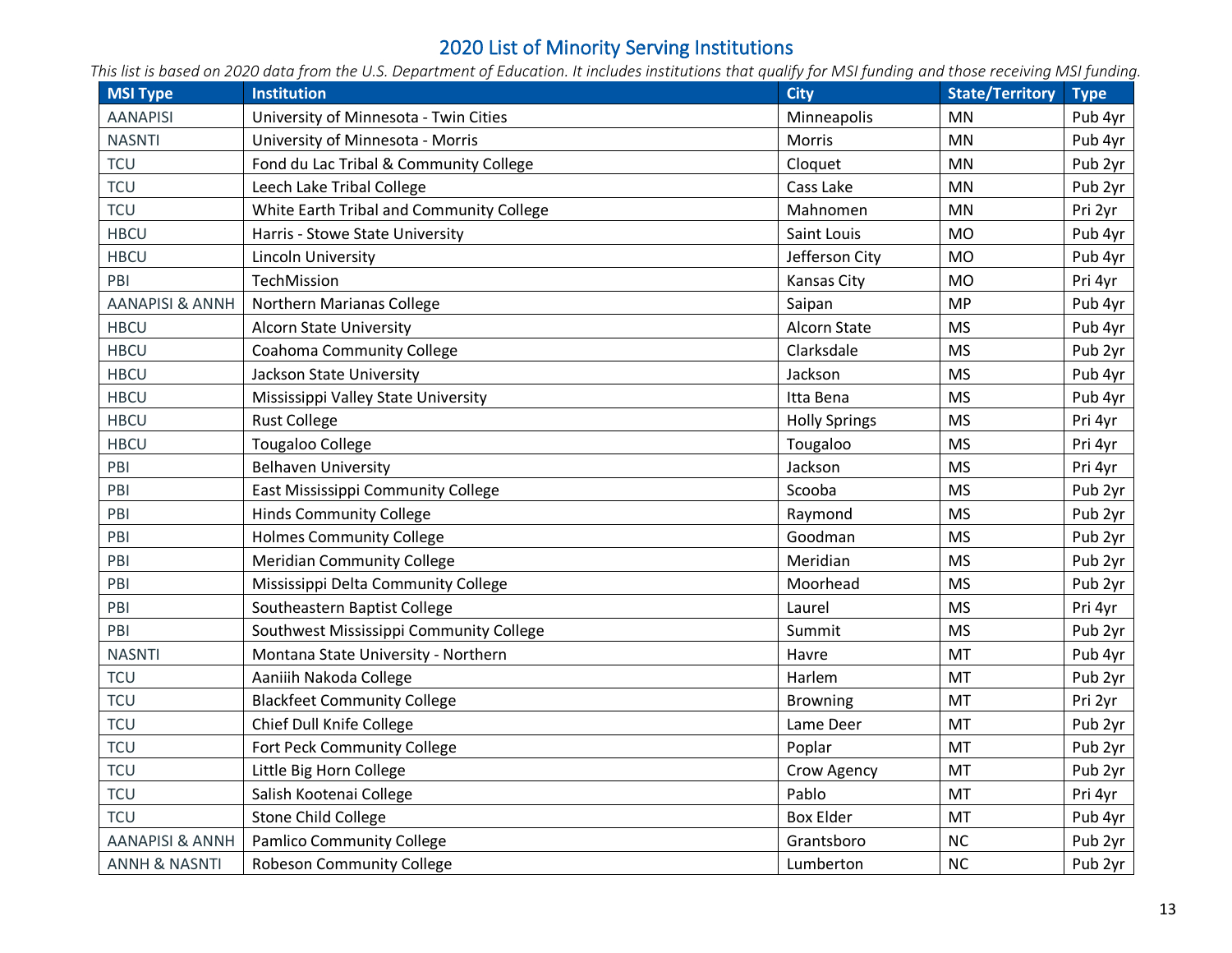| <b>MSI Type</b>           | on EsEs data from the sist bepartment of Eddoution, it moldaes motitations that quanfy for morfanality and<br><b>Institution</b> | <b>City</b>           | $\frac{1}{2}$<br><b>State/Territory</b> | <b>Type</b> |
|---------------------------|----------------------------------------------------------------------------------------------------------------------------------|-----------------------|-----------------------------------------|-------------|
| <b>HBCU</b>               | <b>Bennett College</b>                                                                                                           | Greensboro            | <b>NC</b>                               | Pri 4yr     |
| <b>HBCU</b>               | <b>Elizabeth City State University</b>                                                                                           | <b>Elizabeth City</b> | <b>NC</b>                               | Pub 4yr     |
| <b>HBCU</b>               | <b>Fayetteville State University</b>                                                                                             | Fayetteville          | <b>NC</b>                               | Pub 4yr     |
| <b>HBCU</b>               | Johnson C Smith University                                                                                                       | Charlotte             | <b>NC</b>                               | Pri 4yr     |
| <b>HBCU</b>               | Livingstone College                                                                                                              | Salisbury             | <b>NC</b>                               | Pri 4yr     |
| <b>HBCU</b>               | North Carolina Agricultural & Technical State University                                                                         | Greensboro            | <b>NC</b>                               | Pub 4yr     |
| <b>HBCU</b>               | North Carolina Central University                                                                                                | Durham                | <b>NC</b>                               | Pub 4yr     |
| <b>HBCU</b>               | Saint Augustine's University                                                                                                     | Raleigh               | <b>NC</b>                               | Pri 4yr     |
| <b>HBCU</b>               | Shaw University                                                                                                                  | Raleigh               | <b>NC</b>                               | Pri 4yr     |
| <b>HBCU</b>               | Winston-Salem State University                                                                                                   | Winston-Salem         | <b>NC</b>                               | Pub 4yr     |
| <b>HSI</b>                | <b>Sampson Community College</b>                                                                                                 | Clinton               | <b>NC</b>                               | Pub 2yr     |
| <b>NASNTI</b>             | <b>Bladen Community College</b>                                                                                                  | Dublin                | <b>NC</b>                               | Pub 2yr     |
| <b>NASNTI</b>             | University of North Carolina at Pembroke                                                                                         | Pembroke              | <b>NC</b>                               | Pub 4yr     |
| PBI                       | Carolina College of Biblical Studies                                                                                             | Fayetteville          | <b>NC</b>                               | Pri 4yr     |
| PBI                       | Charlotte Christian College and Theological Seminary                                                                             | Charlotte             | <b>NC</b>                               | Pri 4yr     |
| PBI                       | Chowan University                                                                                                                | Murfreesboro          | <b>NC</b>                               | Pri 4yr     |
| PBI                       | <b>Edgecombe Community College</b>                                                                                               | Tarboro               | <b>NC</b>                               | Pub 2yr     |
| PBI                       | <b>Halifax Community College</b>                                                                                                 | Weldon                | <b>NC</b>                               | Pub 2yr     |
| PBI                       | Johnson & Wales University - Charlotte                                                                                           | Charlotte             | <b>NC</b>                               | Pri 4yr     |
| PBI                       | North Carolina Wesleyan College                                                                                                  | <b>Rocky Mount</b>    | <b>NC</b>                               | Pri 4yr     |
| <b>TCU</b>                | Cankdeska Cikana (Little Hoop) Community College                                                                                 | Fort Totten           | <b>ND</b>                               | Pub 2yr     |
| <b>TCU</b>                | Nueta Hidatsa Sahnish College                                                                                                    | New Town              | <b>ND</b>                               | Pub 4yr     |
| <b>TCU</b>                | <b>Sitting Bull College</b>                                                                                                      | <b>Fort Yates</b>     | <b>ND</b>                               | Pub 4yr     |
| <b>TCU</b>                | <b>Turtle Mountain Community College</b>                                                                                         | Belcourt              | <b>ND</b>                               | Pri 4yr     |
| <b>TCU</b>                | United Tribes Technical College                                                                                                  | <b>Bismarck</b>       | <b>ND</b>                               | Pri 4yr     |
| <b>TCU</b>                | Little Priest Tribal College                                                                                                     | Winnebago             | <b>NE</b>                               | Pub 2yr     |
| <b>TCU</b>                | Nebraska Indian Community College                                                                                                | Macy                  | <b>NE</b>                               | Pub 2yr     |
| <b>AANAPISI &amp; HSI</b> | Rutgers, the State University of New Jersey                                                                                      | Newark                | <b>NJ</b>                               | Pub 4yr     |
| <b>HSI</b>                | <b>Bergen Community College</b>                                                                                                  | Paramus               | <b>NJ</b>                               | Pub 2yr     |
| <b>HSI</b>                | College of Saint Elizabeth                                                                                                       | Morristown            | <b>NJ</b>                               | Pri 4yr     |
| <b>HSI</b>                | <b>Cumberland County College</b>                                                                                                 | Vineland              | NJ                                      | Pub 2yr     |
| <b>HSI</b>                | Fairleigh Dickinson University                                                                                                   | Teaneck               | <b>NJ</b>                               | Pri 4yr     |
| <b>HSI</b>                | <b>Felician University</b>                                                                                                       | Lodi                  | <b>NJ</b>                               | Pri 4yr     |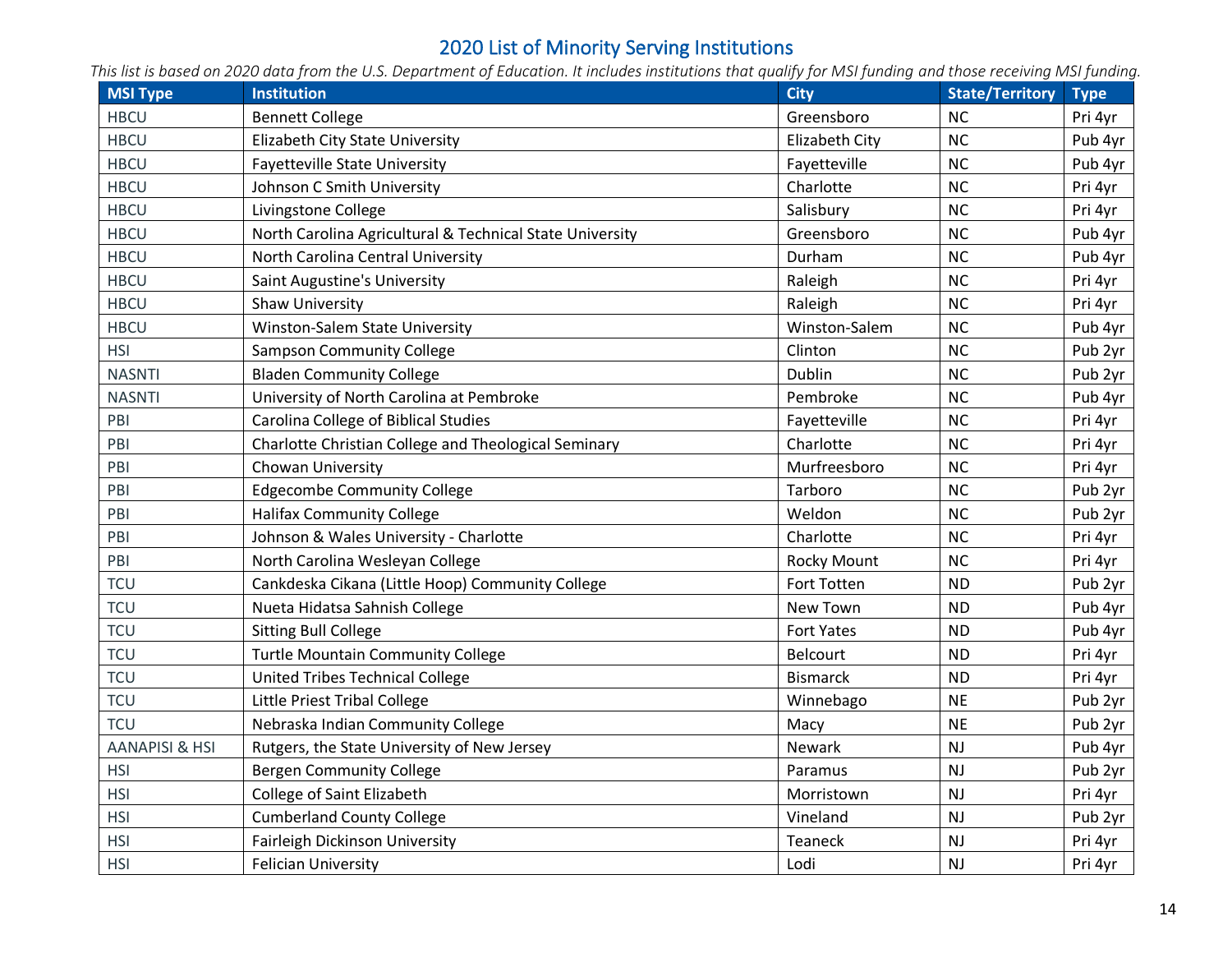| <b>MSI Type</b>          | . On EULU data promitme oldi Department of Laadationi it molades molitations that quang for morfanamig and those receiving morfanamig<br><b>Institution</b> | <b>City</b>        | <b>State/Territory</b> | <b>Type</b> |
|--------------------------|-------------------------------------------------------------------------------------------------------------------------------------------------------------|--------------------|------------------------|-------------|
| <b>HSI</b>               | <b>Hudson County Community College</b>                                                                                                                      | Jersey City        | <b>NJ</b>              | Pub 2yr     |
| <b>HSI</b>               | <b>Kean University</b>                                                                                                                                      | Union              | <b>NJ</b>              | Pub 4yr     |
| <b>HSI</b>               | <b>Montclair State University</b>                                                                                                                           | Montclair          | NJ                     | Pub 4yr     |
| <b>HSI</b>               | New Jersey City University                                                                                                                                  | Jersey City        | <b>NJ</b>              | Pub 4yr     |
| <b>HSI</b>               | Passaic County Community College                                                                                                                            | Paterson           | <b>NJ</b>              | Pub 2yr     |
| <b>HSI</b>               | Pillar College                                                                                                                                              | Newark             | <b>NJ</b>              | Pri 4yr     |
| <b>HSI</b>               | Saint Peter's University                                                                                                                                    | Jersey City        | <b>NJ</b>              | Pri 4yr     |
| <b>HSI</b>               | <b>Union County College</b>                                                                                                                                 | Cranford           | NJ                     | Pub 2yr     |
| <b>HSI</b>               | William Paterson University of New Jersey                                                                                                                   | Wayne              | NJ                     | Pub 4yr     |
| HSI & PBI                | <b>Bloomfield College</b>                                                                                                                                   | Bloomfield         | NJ                     | Pri 4yr     |
| HSI & PBI                | <b>Essex County College</b>                                                                                                                                 | Newark             | NJ                     | Pub 2yr     |
| <b>ANNH &amp; NASNTI</b> | San Juan College                                                                                                                                            | Farmington         | <b>NM</b>              | Pub 2yr     |
| <b>HSI</b>               | <b>Central New Mexico Community College</b>                                                                                                                 | Albuquerque        | <b>NM</b>              | Pub 2yr     |
| <b>HSI</b>               | <b>Clovis Community College</b>                                                                                                                             | Clovis             | <b>NM</b>              | Pub 2yr     |
| <b>HSI</b>               | <b>Eastern New Mexico University</b>                                                                                                                        | Ruidoso            | <b>NM</b>              | Pub 2yr     |
| <b>HSI</b>               | <b>Eastern New Mexico University</b>                                                                                                                        | Roswell            | <b>NM</b>              | Pub 2yr     |
| <b>HSI</b>               | <b>Eastern New Mexico University</b>                                                                                                                        | Portales           | <b>NM</b>              | Pub 4yr     |
| <b>HSI</b>               | <b>Mesalands Community College</b>                                                                                                                          | Tucumcari          | <b>NM</b>              | Pub 2yr     |
| <b>HSI</b>               | New Mexico Highlands University                                                                                                                             | Las Vegas          | <b>NM</b>              | Pub 4yr     |
| <b>HSI</b>               | New Mexico Institute of Mining & Technology                                                                                                                 | Socorro            | <b>NM</b>              | Pub 4yr     |
| <b>HSI</b>               | <b>New Mexico State University</b>                                                                                                                          | Las Cruces         | <b>NM</b>              | Pub 4yr     |
| <b>HSI</b>               | <b>New Mexico State University</b>                                                                                                                          | Grants             | <b>NM</b>              | Pub 2yr     |
| <b>HSI</b>               | <b>New Mexico State University</b>                                                                                                                          | Las Cruces         | <b>NM</b>              | Pub 2yr     |
| <b>HSI</b>               | <b>New Mexico State University</b>                                                                                                                          | Carlsbad           | <b>NM</b>              | Pub 2yr     |
| <b>HSI</b>               | <b>New Mexico State University</b>                                                                                                                          | Alamogordo         | <b>NM</b>              | Pub 2yr     |
| <b>HSI</b>               | Northern New Mexico College                                                                                                                                 | Espanola           | <b>NM</b>              | Pub 4yr     |
| <b>HSI</b>               | Santa Fe Community College                                                                                                                                  | Santa Fe           | <b>NM</b>              | Pub 2yr     |
| <b>HSI</b>               | <b>University of New Mexico</b>                                                                                                                             | Los Lunas          | <b>NM</b>              | Pub 2yr     |
| <b>HSI</b>               | <b>University of New Mexico</b>                                                                                                                             | Ranchos de Taos    | <b>NM</b>              | Pub 2yr     |
| <b>HSI</b>               | University of New Mexico                                                                                                                                    | Albuquerque        | <b>NM</b>              | Pub 4yr     |
| <b>HSI</b>               | University of New Mexico                                                                                                                                    | Los Alamos         | <b>NM</b>              | Pub 2yr     |
| <b>HSI</b>               | University of the Southwest                                                                                                                                 | Hobbs              | <b>NM</b>              | Pri 4yr     |
| <b>HSI</b>               | <b>Western New Mexico University</b>                                                                                                                        | <b>Silver City</b> | <b>NM</b>              | Pub 4yr     |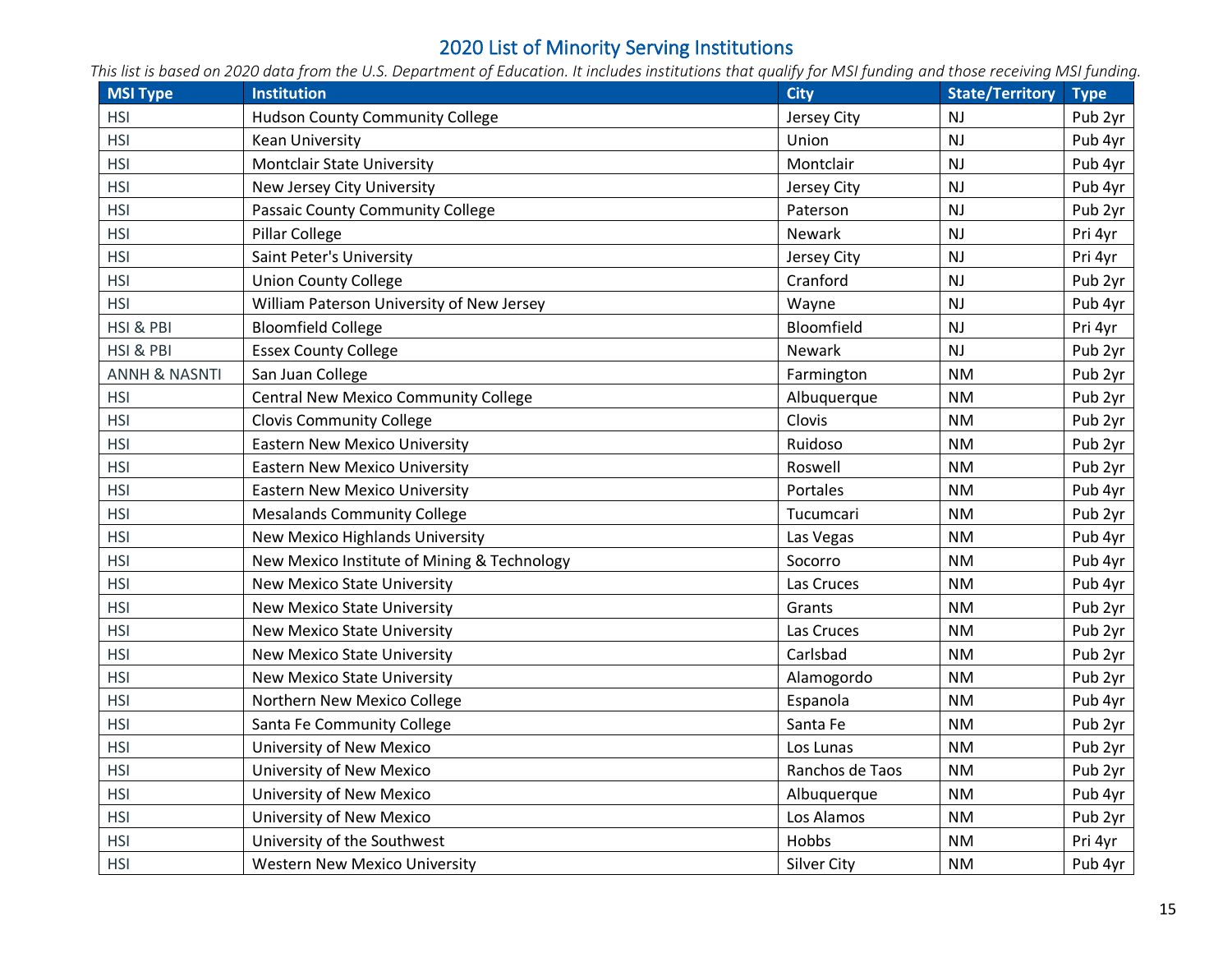| <b>MSI Type</b>           | <b>Institution</b>                                                      | <b>City</b>      | <b>State/Territory</b> | <b>Type</b> |
|---------------------------|-------------------------------------------------------------------------|------------------|------------------------|-------------|
| <b>NASNTI</b>             | <b>Eastern New Mexico University</b>                                    | Ruidoso          | <b>NM</b>              | Pub 2yr     |
| <b>NASNTI</b>             | <b>New Mexico State University</b>                                      | Grants           | <b>NM</b>              | Pub 2yr     |
| <b>TCU</b>                | Institute of American Indian & Alaska Native Culture & Arts Development | Santa Fe         | <b>NM</b>              | Pub 4yr     |
| <b>TCU</b>                | Navajo Technical University                                             | Crownpoint       | <b>NM</b>              | Pub 4yr     |
| <b>TCU</b>                | Southwestern Indian Polytechnic Institute                               | Albuquerque      | <b>NM</b>              | Pub 2yr     |
| <b>AANAPISI</b>           | University of Nevada - Las Vegas                                        | Las Vegas        | <b>NV</b>              | Pub 4yr     |
| <b>AANAPISI &amp; HSI</b> | College of Southern Nevada                                              | Las Vegas        | <b>NV</b>              | Pub 4yr     |
| <b>HSI</b>                | Nevada State College                                                    | Henderson        | <b>NV</b>              | Pub 4yr     |
| <b>HSI</b>                | Western Nevada College                                                  | Carson City      | <b>NV</b>              | Pub 4yr     |
| <b>AANAPISI</b>           | Adelphi University                                                      | Garden City      | <b>NY</b>              | Pri 4yr     |
| <b>AANAPISI</b>           | <b>CUNY Bernard M. Baruch College</b>                                   | New York         | <b>NY</b>              | Pub 4yr     |
| <b>AANAPISI</b>           | <b>CUNY Brooklyn College</b>                                            | Brooklyn         | <b>NY</b>              | Pub 4yr     |
| <b>AANAPISI</b>           | Kingsborough Community College/CUNY                                     | Brooklyn         | <b>NY</b>              | Pub 2yr     |
| <b>AANAPISI</b>           | Long Island University                                                  | Brooklyn         | <b>NY</b>              | Pri 4yr     |
| <b>AANAPISI</b>           | New York College of Health Professions                                  | Syosset          | <b>NY</b>              | Pri 4yr     |
| <b>AANAPISI</b>           | New York Institute of Technology                                        | Old Westbury     | <b>NY</b>              | Pri 4yr     |
| <b>AANAPISI</b>           | Saint John's University                                                 | Queens           | <b>NY</b>              | Pri 4yr     |
| <b>AANAPISI &amp; HSI</b> | City College of New York - CUNY                                         | New York         | <b>NY</b>              | Pub 4yr     |
| <b>AANAPISI &amp; HSI</b> | College of Staten Island/CUNY                                           | Staten Island    | <b>NY</b>              | Pub 4yr     |
| <b>AANAPISI &amp; HSI</b> | <b>CUNY Hunter College</b>                                              | New York         | <b>NY</b>              | Pub 4yr     |
| <b>AANAPISI &amp; HSI</b> | <b>CUNY Queens College</b>                                              | Queens           | <b>NY</b>              | Pub 4yr     |
| <b>AANAPISI &amp; HSI</b> | Queensborough Community College - CUNY                                  | Bayside          | <b>NY</b>              | Pub 2yr     |
| <b>AANAPISI &amp; HSI</b> | <b>SUNY College at Old Westbury</b>                                     | Old Westbury     | <b>NY</b>              | Pub 4yr     |
| <b>HSI</b>                | American Musical & Dramatic Academy                                     | New York         | <b>NY</b>              | Pri 4yr     |
| <b>HSI</b>                | <b>Boricua College</b>                                                  | New York         | <b>NY</b>              | Pri 4yr     |
| <b>HSI</b>                | College of Mount Saint Vincent                                          | <b>Bronx</b>     | <b>NY</b>              | Pri 4yr     |
| <b>HSI</b>                | <b>CUNY Borough of Manhattan Community College</b>                      | New York         | <b>NY</b>              | Pub 2yr     |
| <b>HSI</b>                | <b>CUNY Bronx Community College</b>                                     | <b>Bronx</b>     | <b>NY</b>              | Pub 2yr     |
| <b>HSI</b>                | CUNY John Jay College of Criminal Justice                               | New York         | <b>NY</b>              | Pub 4yr     |
| <b>HSI</b>                | <b>CUNY LaGuardia Community College</b>                                 | Long Island City | <b>NY</b>              | Pub 2yr     |
| <b>HSI</b>                | <b>CUNY Lehman College</b>                                              | <b>Bronx</b>     | <b>NY</b>              | Pub 4yr     |
| <b>HSI</b>                | CUNY, Hostos Community College                                          | <b>Bronx</b>     | <b>NY</b>              | Pub 2yr     |
| <b>HSI</b>                | Dominican College of Blauvelt                                           | Orangeburg       | <b>NY</b>              | Pri 4yr     |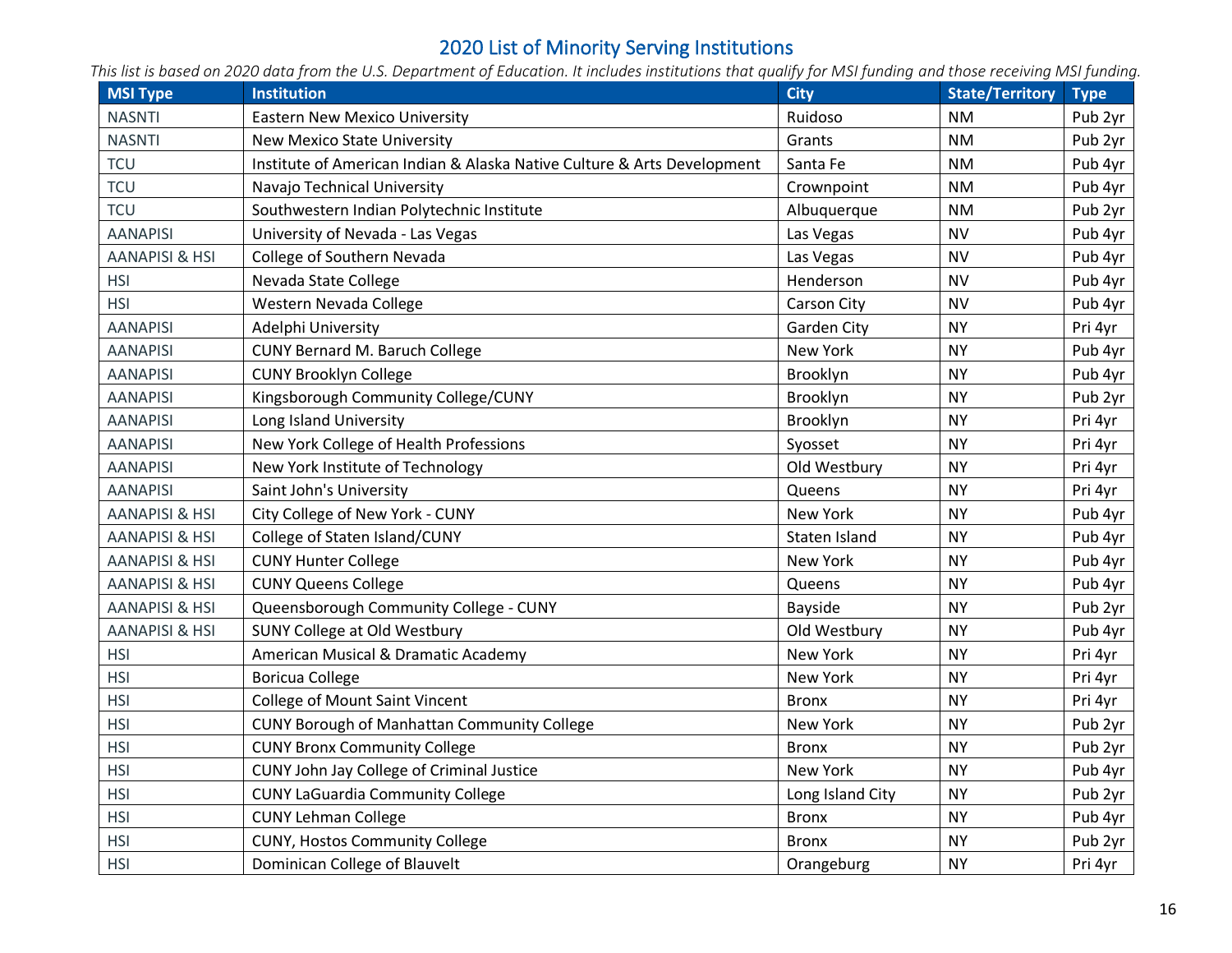| <b>MSI Type</b>          | on Echo aata jilom the bibi bepartment of Eadoation. It molades motitations that gaanjy for mor fanang and<br><b>Institution</b> | <b>City</b>         | <b>State/Territory</b> | <b>Type</b> |
|--------------------------|----------------------------------------------------------------------------------------------------------------------------------|---------------------|------------------------|-------------|
| <b>HSI</b>               | Long Island University - Riverhead                                                                                               | Riverhead           | <b>NY</b>              | Pri 4yr     |
| <b>HSI</b>               | Mercy College                                                                                                                    | Dobbs Ferry         | <b>NY</b>              | Pri 4yr     |
| <b>HSI</b>               | New York City College of Technology of the City University of New York                                                           | Brooklyn            | <b>NY</b>              | Pub 4yr     |
| <b>HSI</b>               | <b>Nyack College</b>                                                                                                             | Nyack               | <b>NY</b>              | Pri 4yr     |
| <b>HSI</b>               | <b>Orange County Community College</b>                                                                                           | Middletown          | <b>NY</b>              | Pub 2yr     |
| <b>HSI</b>               | <b>Rockland Community College</b>                                                                                                | Suffern             | <b>NY</b>              | Pub 2yr     |
| <b>HSI</b>               | Stella and Charles Guttman Community College                                                                                     | New York            | <b>NY</b>              | Pub 2yr     |
| <b>HSI</b>               | <b>SUNY Westchester Community College</b>                                                                                        | Valhalla            | <b>NY</b>              | Pub 2yr     |
| <b>HSI</b>               | Vaughn College of Aeronautics and Technology                                                                                     | Flushing            | <b>NY</b>              | Pri 4yr     |
| <b>HSI &amp; PBI</b>     | College of New Rochelle (The)                                                                                                    | <b>New Rochelle</b> | <b>NY</b>              | Pri 4yr     |
| HSI & PBI                | <b>CUNY Graduate School &amp; University Center</b>                                                                              | New York            | <b>NY</b>              | Pub 4yr     |
| PBI                      | <b>CUNY Medgar Evers College</b>                                                                                                 | Brooklyn            | <b>NY</b>              | Pub 4yr     |
| PBI                      | <b>CUNY York College</b>                                                                                                         | Jamaica             | <b>NY</b>              | Pub 4yr     |
| PBI                      | Metropolitan College of New York                                                                                                 | New York            | <b>NY</b>              | Pri 4yr     |
| <b>HBCU</b>              | <b>Central State University</b>                                                                                                  | Wilberforce         | OH                     | Pub 4yr     |
| <b>HBCU</b>              | <b>Wilberforce University</b>                                                                                                    | Wilberforce         | OH                     | Pri 4yr     |
| <b>HSI</b>               | Union Institute & University                                                                                                     | Cincinnati          | OH                     | Pri 4yr     |
| PBI                      | Altierus Career College - Columbus                                                                                               | Gahanna             | OH                     | Pri 2yr     |
| PBI                      | Herzing University - Toledo                                                                                                      | Toledo              | OH                     | Pri 4yr     |
| PBI                      | Remington College - Cleveland Campus                                                                                             | Cleveland           | OH                     | Pri 2yr     |
| <b>ANNH &amp; NASNTI</b> | <b>Bacone College</b>                                                                                                            | Muskogee            | OK                     | Pri 4yr     |
| <b>ANNH &amp; NASNTI</b> | <b>Carl Albert State College</b>                                                                                                 | Poteau              | OK                     | Pub 2yr     |
| <b>ANNH &amp; NASNTI</b> | <b>Connors State College</b>                                                                                                     | Warner              | OK                     | Pub 2yr     |
| <b>HBCU</b>              | Langston University                                                                                                              | Langston            | OK                     | Pub 4yr     |
| <b>HSI</b>               | Oklahoma Panhandle State University                                                                                              | Goodwell            | OK                     | Pub 4yr     |
| <b>NASNTI</b>            | <b>Community Care College</b>                                                                                                    | Tulsa               | OK                     | Pri 2yr     |
| <b>NASNTI</b>            | Northeastern Oklahoma A & M College                                                                                              | Miami               | OK                     | Pub 2yr     |
| <b>NASNTI</b>            | Northeastern State University                                                                                                    | Tahlequah           | OK                     | Pub 4yr     |
| <b>NASNTI</b>            | Northern Oklahoma College                                                                                                        | Tonkawa             | OK                     | Pub 2yr     |
| <b>NASNTI</b>            | Oklahoma State University Institute of Technology - Okmulgee                                                                     | Okmulgee            | OK                     | Pub 4yr     |
| <b>NASNTI</b>            | <b>Redlands Community College</b>                                                                                                | El Reno             | OK                     | Pub 2yr     |
| <b>NASNTI</b>            | <b>Rogers State University</b>                                                                                                   | Claremore           | OK                     | Pub 4yr     |
| <b>NASNTI</b>            | Seminole State College                                                                                                           | Seminole            | OK                     | Pub 2yr     |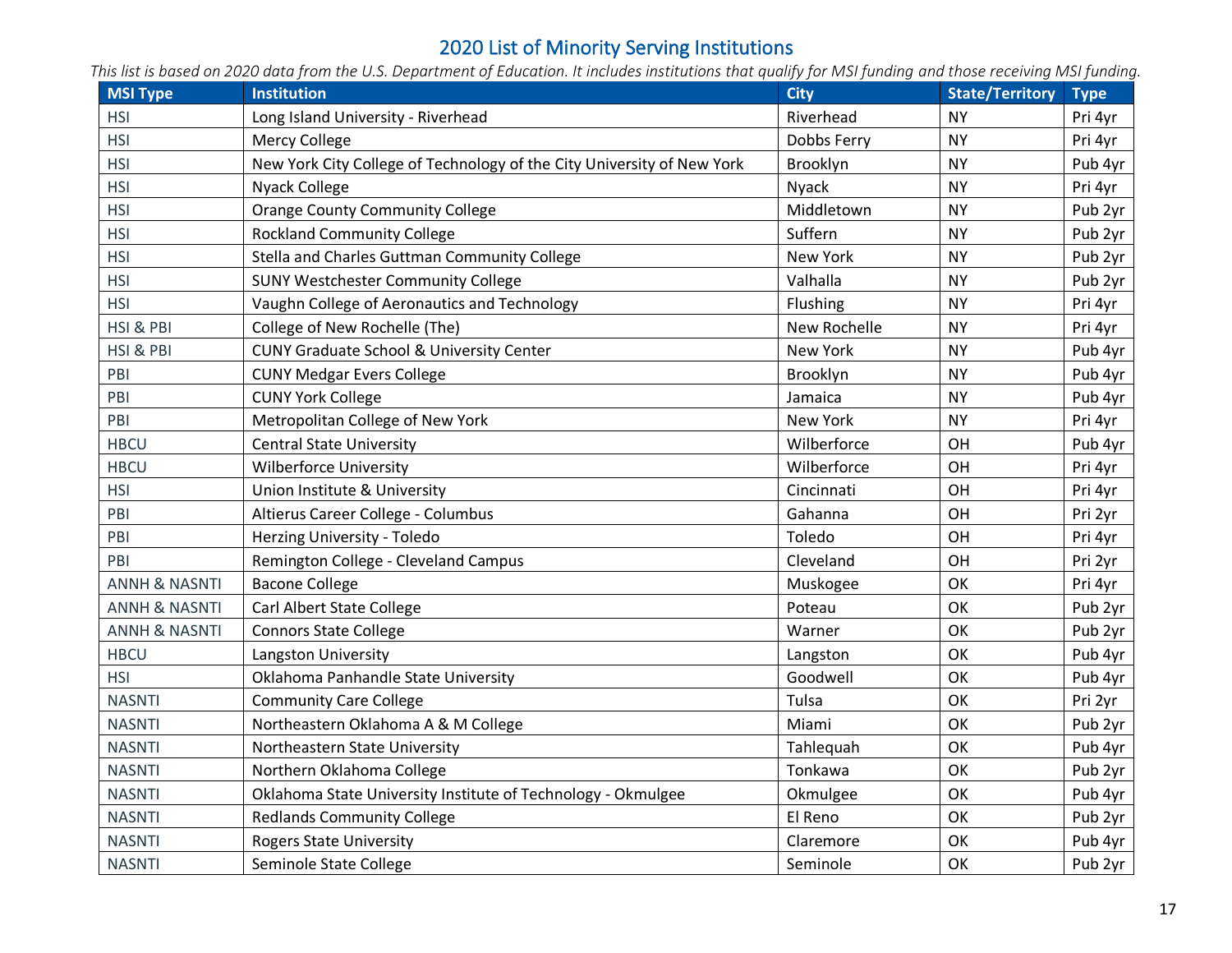| <b>MSI Type</b> | adica <sub>p</sub> , enn inc ener e ep ar innenii e <sub>p</sub> Eadiediism ni me<br>Institution | <b>City</b>               | <b>State/Territory</b> | <b>Type</b> |
|-----------------|--------------------------------------------------------------------------------------------------|---------------------------|------------------------|-------------|
| <b>NASNTI</b>   | Southeastern Oklahoma State University                                                           | Durant                    | OK                     | Pub 4yr     |
| <b>TCU</b>      | College of the Muscogee Nation                                                                   | Okmulgee                  | OK                     | Pub 2yr     |
| <b>AANAPISI</b> | Pacific University                                                                               | <b>Forest Grove</b>       | <b>OR</b>              | Pri 4yr     |
| <b>AANAPISI</b> | <b>Portland State University</b>                                                                 | Portland                  | <b>OR</b>              | Pub 4yr     |
| <b>HSI</b>      | <b>Blue Mountain Community College</b>                                                           | Pendleton                 | <b>OR</b>              | Pub 2yr     |
| <b>HSI</b>      | Chemeketa Community College                                                                      | Salem                     | <b>OR</b>              | Pub 2yr     |
| <b>HSI</b>      | Columbia Gorge Community College                                                                 | The Dalles                | <b>OR</b>              | Pub 2yr     |
| <b>HSI</b>      | <b>Treasure Valley Community College</b>                                                         | Ontario                   | <b>OR</b>              | Pub 2yr     |
| <b>HSI</b>      | <b>Warner Pacific University</b>                                                                 | Portland                  | OR                     | Pri 4yr     |
| <b>AANAPISI</b> | Pennsylvania State University - Penn State Abington                                              | Abington                  | PA                     | Pub 4yr     |
| <b>HBCU</b>     | Cheyney University of Pennsylvania                                                               | Cheyney                   | PA                     | Pub 4yr     |
| <b>HBCU</b>     | Lincoln University                                                                               | <b>Lincoln University</b> | PA                     | Pub 4yr     |
| <b>HSI</b>      | <b>Eastern University</b>                                                                        | <b>Saint Davids</b>       | PA                     | Pri 4yr     |
| <b>HSI</b>      | <b>Reading Area Community College</b>                                                            | Reading                   | PA                     | Pub 2yr     |
| PBI             | Community College of Philadelphia                                                                | Philadelphia              | PA                     | Pub 2yr     |
| PBI             | Peirce College                                                                                   | Philadelphia              | PA                     | Pri 4yr     |
| <b>HSI</b>      | American University of Puerto Rico                                                               | Bayamon                   | PR                     | Pri 4yr     |
| <b>HSI</b>      | <b>Atenas College</b>                                                                            | Manati                    | PR                     | Pri 4yr     |
| <b>HSI</b>      | <b>Atlantic University College</b>                                                               | Guaynabo                  | PR                     | Pri 4yr     |
| <b>HSI</b>      | Caribbean University                                                                             | Bayamon                   | PR                     | Pri 4yr     |
| <b>HSI</b>      | Caribbean University                                                                             | Carolina                  | PR                     | Pri 4yr     |
| <b>HSI</b>      | Caribbean University                                                                             | Ponce                     | PR                     | Pri 4yr     |
| <b>HSI</b>      | Caribbean University                                                                             | Vega Baja                 | PR                     | Pri 4yr     |
| <b>HSI</b>      | <b>Carlos Albizu University</b>                                                                  | San Juan                  | PR                     | Pri 4yr     |
| <b>HSI</b>      | Colegio Universitario de San Juan                                                                | San Juan                  | PR                     | Pub 4yr     |
| <b>HSI</b>      | Commonwealth of Puerto Rico Department of Education                                              | San Juan                  | PR                     | Pub 2yr     |
| <b>HSI</b>      | <b>Dewey University</b>                                                                          | Mayaguez                  | PR                     | Pri 2yr     |
| <b>HSI</b>      | Dewey University                                                                                 | Manati                    | PR                     | Pri 4yr     |
| <b>HSI</b>      | Dewey University                                                                                 | Juana Diaz                | PR                     | Pri 4yr     |
| <b>HSI</b>      | Dewey University                                                                                 | Hato Rey                  | PR                     | Pri 4yr     |
| <b>HSI</b>      | Dewey University                                                                                 | Fajardo                   | PR                     | Pri 2yr     |
| <b>HSI</b>      | Dewey University                                                                                 | Carolina                  | PR                     | Pri 4yr     |
| <b>HSI</b>      | EDP University of Puerto Rico                                                                    | San Juan                  | PR                     | Pri 4yr     |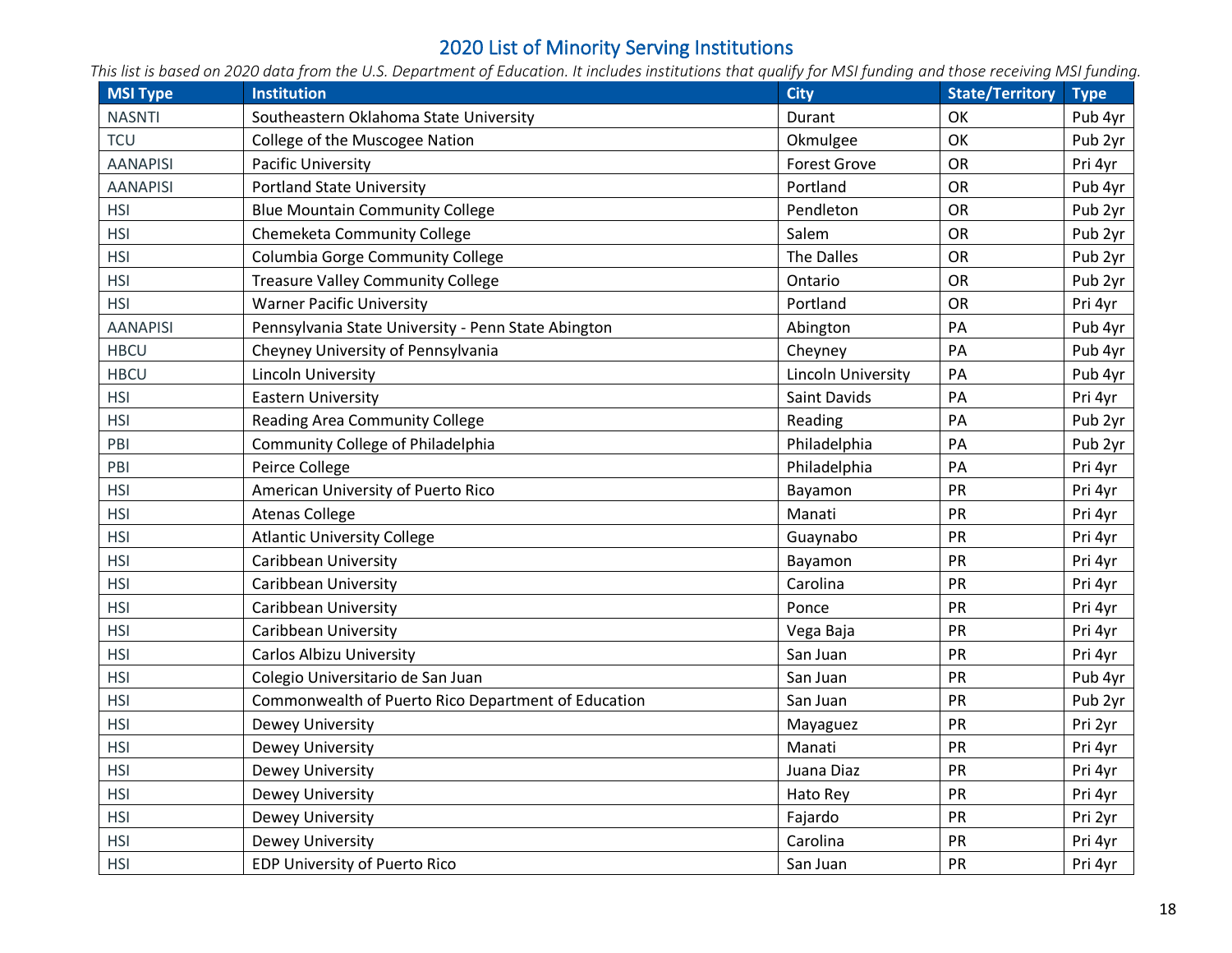| <b>MSI Type</b> | <b>Institution</b>                                             | <b>City</b>   | <b>State/Territory</b> | <b>Type</b> |
|-----------------|----------------------------------------------------------------|---------------|------------------------|-------------|
| <b>HSI</b>      | EDP University of Puerto Rico Inc - San Sebastian              | San Sebastian | <b>PR</b>              | Pri 4yr     |
| <b>HSI</b>      | <b>Humacao Community College</b>                               | Humacao       | PR                     | Pri 4yr     |
| <b>HSI</b>      | Instituto Tecnologico de Puerto Rico - Recinto de Manati       | Manati        | PR                     | Pub 2yr     |
| <b>HSI</b>      | Inter American University of Puerto Rico - Aguadilla Campus    | Aguadilla     | PR                     | Pri 4yr     |
| <b>HSI</b>      | Inter American University of Puerto Rico - Arecibo Campus      | Arecibo       | PR                     | Pri 4yr     |
| <b>HSI</b>      | Inter American University of Puerto Rico - Barranquitas Campus | Barranquitas  | PR                     | Pri 4yr     |
| <b>HSI</b>      | Inter American University of Puerto Rico - Bayamon Campus      | Bayamon       | PR                     | Pri 4yr     |
| <b>HSI</b>      | Inter American University of Puerto Rico - Fajardo Campus      | Fajardo       | PR                     | Pri 4yr     |
| <b>HSI</b>      | Inter American University of Puerto Rico - Guayama Campus      | Guayama       | PR                     | Pri 4yr     |
| <b>HSI</b>      | Inter American University of Puerto Rico - Metropolitan Campus | San Juan      | PR                     | Pri 4yr     |
| <b>HSI</b>      | Inter American University of Puerto Rico - Ponce Campus        | Mercedita     | PR                     | Pri 4yr     |
| <b>HSI</b>      | Inter American University of Puerto Rico San German Campus     | San German    | PR                     | Pri 4yr     |
| <b>HSI</b>      | Pontifical Catholic University of Puerto Rico (The)            | Ponce         | PR                     | Pri 4yr     |
| <b>HSI</b>      | Pontifical Catholic University of Puerto Rico (The)            | Mayaguez      | PR                     | Pri 4yr     |
| <b>HSI</b>      | Pontifical Catholic University of Puerto Rico (The)            | Arecibo       | PR                     | Pri 4yr     |
| <b>HSI</b>      | San Juan Bautista School of Medicine                           | Caguas        | PR                     | Pri 4yr     |
| <b>HSI</b>      | Trinity College of Puerto Rico                                 | Ponce         | PR                     | Pri 2yr     |
| <b>HSI</b>      | Universal Technology College of Puerto Rico                    | Aguadilla     | PR                     | Pri 4yr     |
| <b>HSI</b>      | Universidad Adventista De Las Antillas                         | Mayaguez      | PR                     | Pri 4yr     |
| <b>HSI</b>      | Universidad Ana G. Mendez - Gurabo Campus                      | Gurabo        | PR                     | Pri 4yr     |
| <b>HSI</b>      | Universidad Ana G. Mendez, Carolina Campus                     | Carolina      | PR                     | Pri 4yr     |
| <b>HSI</b>      | Universidad Ana G. Mendez, Cupey Campus                        | San Juan      | PR                     | Pri 4yr     |
| <b>HSI</b>      | Universidad Central de Bayamon                                 | Bayamón       | PR                     | Pri 4yr     |
| <b>HSI</b>      | Universidad del Sagrado Corazón                                | Santurce      | PR                     | Pri 4yr     |
| <b>HSI</b>      | Universidad Politécnica de Puerto Rico                         | Hato Rey      | PR                     | Pri 4yr     |
| <b>HSI</b>      | University of Puerto Rico - Arecibo                            | Arecibo       | PR                     | Pub 4yr     |
| <b>HSI</b>      | University of Puerto Rico - Cayey University College           | Cayey         | PR                     | Pub 4yr     |
| <b>HSI</b>      | University of Puerto Rico - Humacao University College         | Humacao       | PR                     | Pub 4yr     |
| <b>HSI</b>      | University of Puerto Rico - Mayaguez                           | Mayaguez      | PR                     | Pub 4yr     |
| <b>HSI</b>      | University of Puerto Rico - Medical Science Campus             | San Juan      | PR                     | Pub 4yr     |
| <b>HSI</b>      | University of Puerto Rico - Rio Piedras Campus                 | San Juan      | PR                     | Pub 4yr     |
| <b>HSI</b>      | University of Puerto Rico, Aguadilla Regional College          | Aguadilla     | PR                     | Pub 4yr     |
| <b>HBCU</b>     | <b>Allen University</b>                                        | Columbia      | SC                     | Pri 4yr     |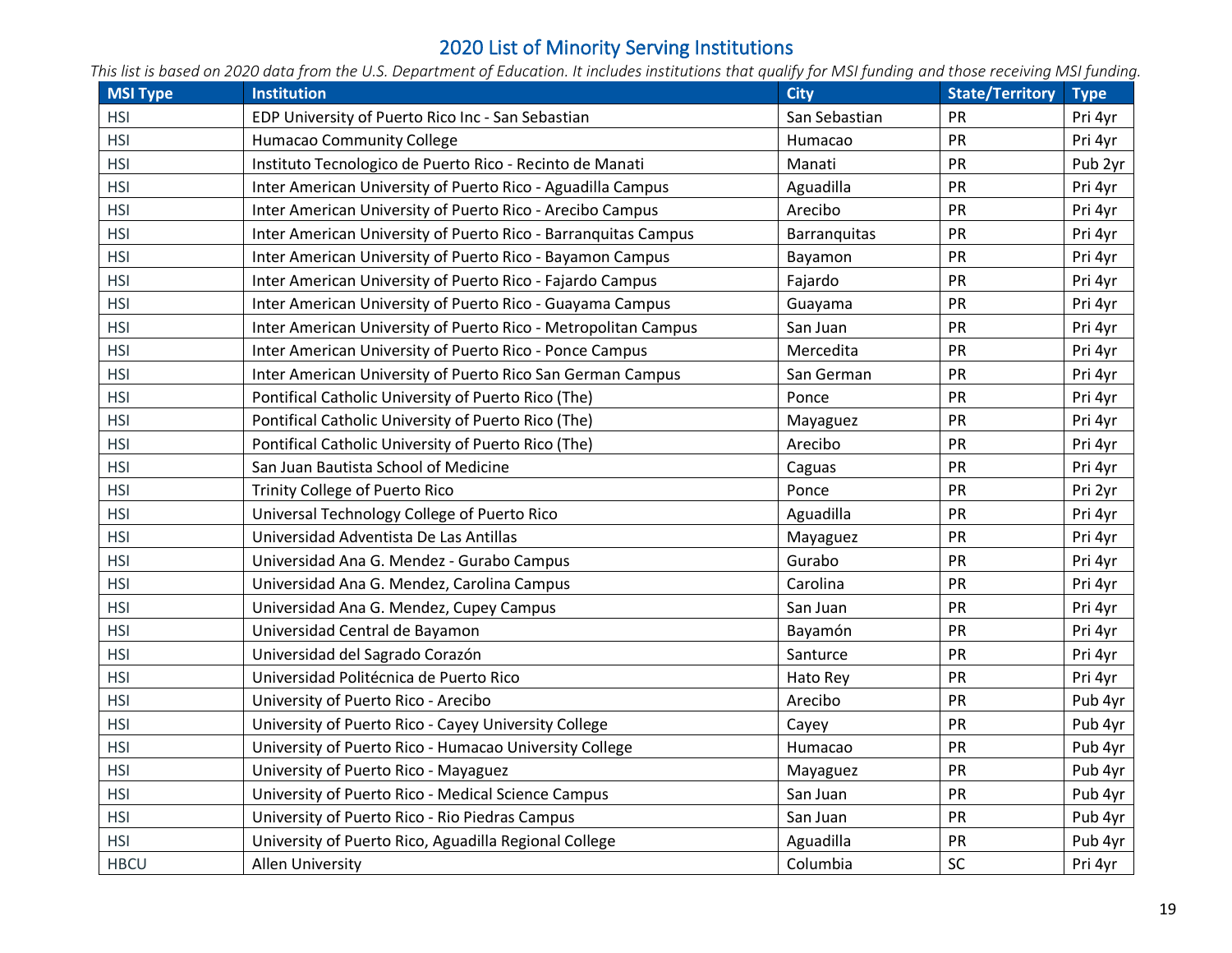| <b>MSI Type</b>           | on Esto data point the sist bepartment of Education. It moldaes motitations that quang for morganaing and<br><b>Institution</b> | <b>City</b>      | <b>State/Territory</b> | <b>Type</b> |
|---------------------------|---------------------------------------------------------------------------------------------------------------------------------|------------------|------------------------|-------------|
| <b>HBCU</b>               | <b>Benedict College</b>                                                                                                         | Columbia         | SC                     | Pri 4yr     |
| <b>HBCU</b>               | <b>Claflin University</b>                                                                                                       | Orangeburg       | SC                     | Pri 4yr     |
| <b>HBCU</b>               | <b>Clinton College</b>                                                                                                          | <b>Rock Hill</b> | SC                     | Pri 4yr     |
| <b>HBCU</b>               | <b>Denmark Technical College</b>                                                                                                | Denmark          | SC                     | Pub 2yr     |
| <b>HBCU</b>               | Morris College                                                                                                                  | Sumter           | SC                     | Pri 4yr     |
| <b>HBCU</b>               | South Carolina State University                                                                                                 | Orangeburg       | SC                     | Pub 4yr     |
| <b>HBCU</b>               | Voorhees College                                                                                                                | Denmark          | SC                     | Pri 4yr     |
| PBI                       | Central Carolina Technical College                                                                                              | Sumter           | SC                     | Pub 2yr     |
| PBI                       | Florence - Darlington Technical College                                                                                         | Florence         | SC                     | Pub 2yr     |
| PBI                       | Limestone College                                                                                                               | Gaffney          | SC                     | Pri 4yr     |
| PBI                       | Northeastern Technical College                                                                                                  | Cheraw           | SC                     | Pub 2yr     |
| PBI                       | Orangeburg - Calhoun Technical College                                                                                          | Orangeburg       | SC                     | Pub 2yr     |
| PBI                       | Williamsburg Technical College                                                                                                  | Kingstree        | SC                     | Pub 2yr     |
| <b>NASNTI</b>             | Western Dakota Technical Institute                                                                                              | Rapid City       | SD                     | Pub 2yr     |
| <b>TCU</b>                | Oglala Lakota College                                                                                                           | Kyle             | SD                     | Pub 4yr     |
| <b>TCU</b>                | Sinte Gleska University                                                                                                         | Mission          | SD                     | Pri 4yr     |
| <b>TCU</b>                | Sisseton Wahpeton College                                                                                                       | Sisseton         | SD                     | Pub 2yr     |
| <b>HBCU</b>               | American Baptist Theological Seminary                                                                                           | Nashville        | <b>TN</b>              | Pri 4yr     |
| <b>HBCU</b>               | <b>Fisk University</b>                                                                                                          | Nashville        | <b>TN</b>              | Pri 4yr     |
| <b>HBCU</b>               | Lane College                                                                                                                    | Jackson          | <b>TN</b>              | Pri 4yr     |
| <b>HBCU</b>               | LeMoyne - Owen College                                                                                                          | Memphis          | <b>TN</b>              | Pri 4yr     |
| <b>HBCU</b>               | <b>Tennessee State University</b>                                                                                               | Nashville        | <b>TN</b>              | Pub 4yr     |
| PBI                       | <b>Baptist Memorial College of Health Sciences</b>                                                                              | Memphis          | <b>TN</b>              | Pri 4yr     |
| PBI                       | Remington College - Memphis Campus                                                                                              | Memphis          | <b>TN</b>              | Pri 4yr     |
| PBI                       | Southwest Tennessee Community College                                                                                           | Memphis          | <b>TN</b>              | Pub 2yr     |
| <b>AANAPISI &amp; HSI</b> | Brookhaven College                                                                                                              | Farmers Branch   | TX                     | Pub 2yr     |
| <b>AANAPISI &amp; HSI</b> | <b>Houston Community College</b>                                                                                                | Houston          | <b>TX</b>              | Pub 2yr     |
| <b>AANAPISI &amp; HSI</b> | North Lake College                                                                                                              | Irving           | <b>TX</b>              | Pub 2yr     |
| <b>AANAPISI &amp; HSI</b> | <b>Richland College</b>                                                                                                         | <b>Dallas</b>    | <b>TX</b>              | Pub 2yr     |
| <b>AANAPISI &amp; HSI</b> | University of Houston                                                                                                           | Houston          | <b>TX</b>              | Pub 4yr     |
| <b>AANAPISI &amp; HSI</b> | University of Saint Thomas                                                                                                      | Houston          | <b>TX</b>              | Pri 4yr     |
| <b>AANAPISI &amp; HSI</b> | <b>Wharton County Junior College</b>                                                                                            | Wharton          | <b>TX</b>              | Pub 2yr     |
| <b>HBCU</b>               | Huston - Tillotson University                                                                                                   | Austin           | <b>TX</b>              | Pri 4yr     |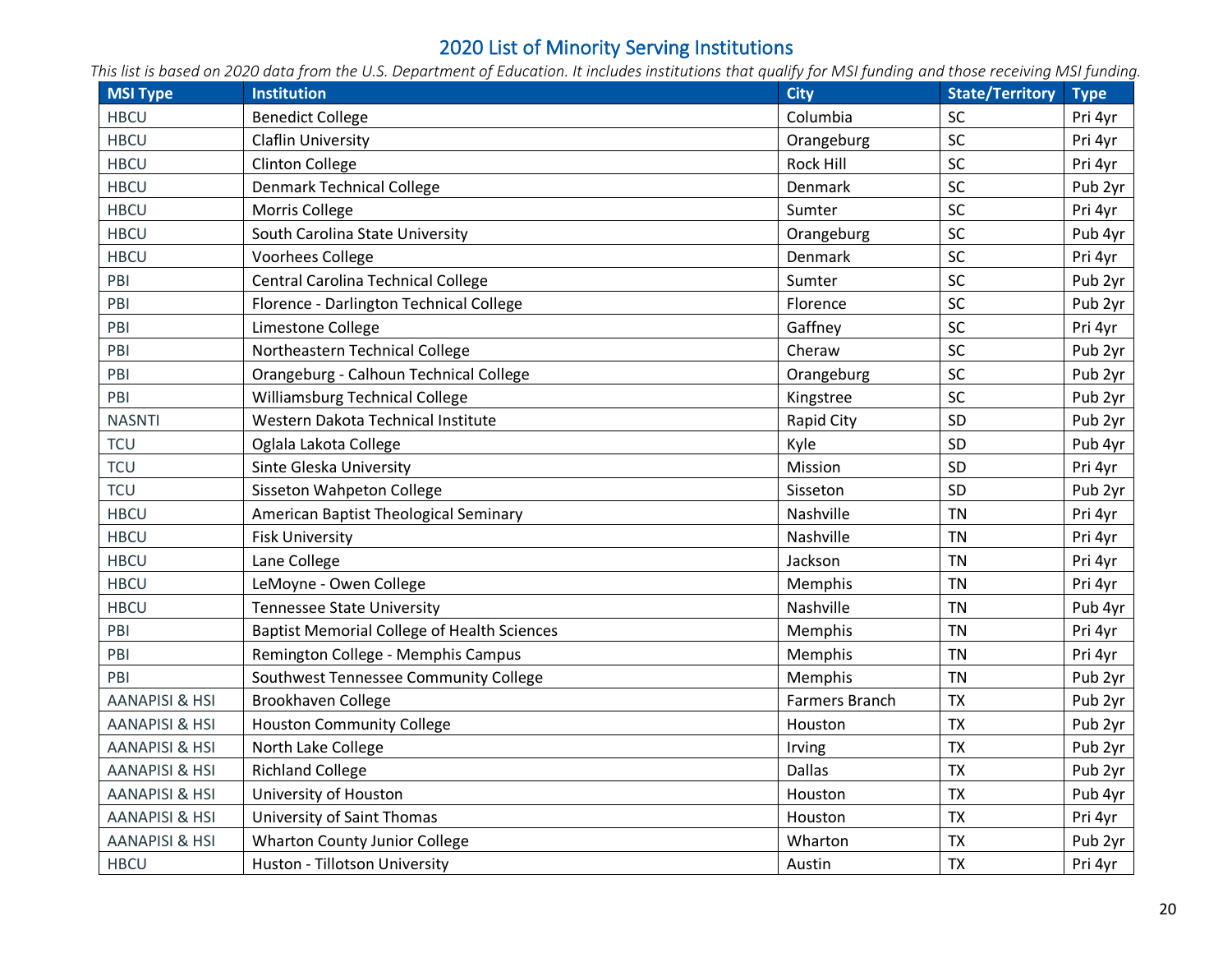| <b>MSI Type</b> | <b>Institution</b>                                | <b>City</b>         | <b>State/Territory</b> | <b>Type</b> |
|-----------------|---------------------------------------------------|---------------------|------------------------|-------------|
| <b>HBCU</b>     | Jarvis Christian College                          | Hawkins             | <b>TX</b>              | Pri 4yr     |
| <b>HBCU</b>     | Paul Quinn College                                | <b>Dallas</b>       | <b>TX</b>              | Pri 4yr     |
| <b>HBCU</b>     | Prairie View Agricultural & Mechanical University | <b>Prairie View</b> | <b>TX</b>              | Pub 4yr     |
| <b>HBCU</b>     | Saint Philip's College                            | San Antonio         | <b>TX</b>              | Pub 2yr     |
| <b>HBCU</b>     | Southwestern Christian College                    | Terrell             | <b>TX</b>              | Pri 4yr     |
| <b>HBCU</b>     | <b>Texas College</b>                              | Tyler               | <b>TX</b>              | Pri 4yr     |
| <b>HBCU</b>     | <b>Texas Southern University</b>                  | Houston             | <b>TX</b>              | Pub 4yr     |
| <b>HBCU</b>     | <b>Wiley College</b>                              | Marshall            | <b>TX</b>              | Pri 4yr     |
| <b>HSI</b>      | Altierus Career College - Arlington               | Arlington           | <b>TX</b>              | Pri 2yr     |
| <b>HSI</b>      | Altierus Career College - Fort Worth South        | Ft Worth            | <b>TX</b>              | Pri 2yr     |
| <b>HSI</b>      | <b>Alvin Community College</b>                    | Alvin               | <b>TX</b>              | Pub 2yr     |
| <b>HSI</b>      | Amarillo College                                  | Amarillo            | <b>TX</b>              | Pub 2yr     |
| <b>HSI</b>      | Angelina College                                  | Lufkin              | <b>TX</b>              | Pub 2yr     |
| <b>HSI</b>      | <b>Angelo State University</b>                    | San Angelo          | <b>TX</b>              | Pub 4yr     |
| <b>HSI</b>      | <b>Austin Community College</b>                   | Austin              | <b>TX</b>              | Pub 2yr     |
| <b>HSI</b>      | <b>Brazosport College</b>                         | Lake Jackson        | <b>TX</b>              | Pub 4yr     |
| <b>HSI</b>      | <b>Cisco College</b>                              | Cisco               | <b>TX</b>              | Pub 2yr     |
| <b>HSI</b>      | <b>Clarendon College</b>                          | Clarendon           | <b>TX</b>              | Pub 2yr     |
| <b>HSI</b>      | <b>Coastal Bend College</b>                       | Beeville            | <b>TX</b>              | Pub 2yr     |
| <b>HSI</b>      | College of the Mainland                           | <b>Texas City</b>   | <b>TX</b>              | Pub 2yr     |
| <b>HSI</b>      | Concordia University Texas                        | Austin              | <b>TX</b>              | Pri 4yr     |
| <b>HSI</b>      | Del Mar College                                   | Corpus Christi      | <b>TX</b>              | Pub 2yr     |
| <b>HSI</b>      | <b>Eastfield College</b>                          | Mesquite            | <b>TX</b>              | Pub 2yr     |
| <b>HSI</b>      | El Centro College                                 | <b>Dallas</b>       | <b>TX</b>              | Pub 2yr     |
| <b>HSI</b>      | El Paso Community College                         | El Paso             | <b>TX</b>              | Pub 2yr     |
| <b>HSI</b>      | <b>Frank Phillips College</b>                     | Borger              | <b>TX</b>              | Pub 2yr     |
| <b>HSI</b>      | <b>Galveston College</b>                          | Galveston           | <b>TX</b>              | Pub 2yr     |
| <b>HSI</b>      | <b>Hallmark University</b>                        | San Antonio         | <b>TX</b>              | Pri 4yr     |
| <b>HSI</b>      | <b>Houston Baptist University</b>                 | Houston             | <b>TX</b>              | Pri 4yr     |
| <b>HSI</b>      | Howard County Junior College District             | <b>Big Spring</b>   | <b>TX</b>              | Pub 2yr     |
| <b>HSI</b>      | Jacksonville College                              | Jacksonville        | <b>TX</b>              | Pri 2yr     |
| <b>HSI</b>      | Lamar State College - Port Arthur                 | Port Arthur         | <b>TX</b>              | Pub 2yr     |
| <b>HSI</b>      | Laredo College                                    | Laredo              | <b>TX</b>              | Pub 2yr     |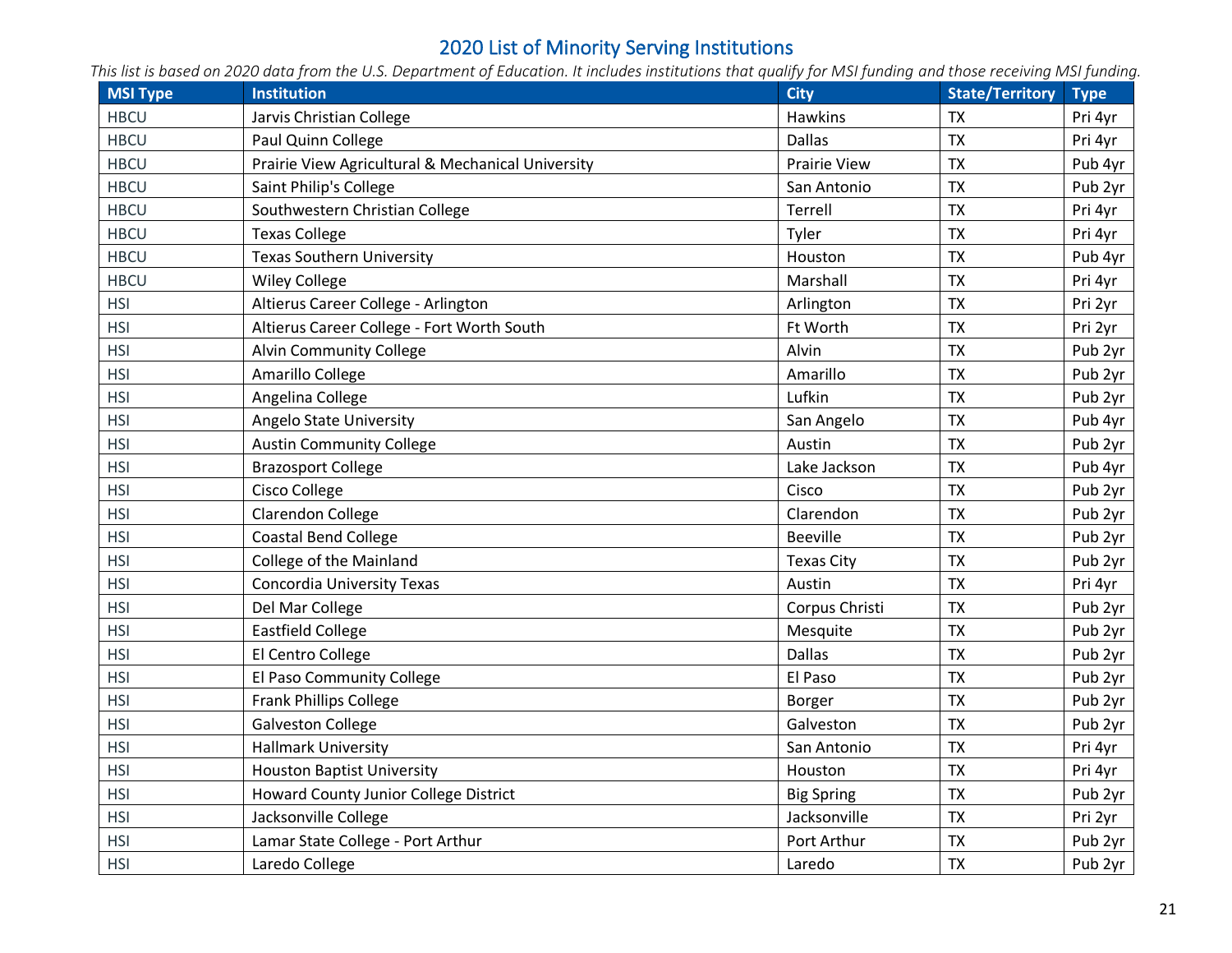| <b>MSI Type</b> | <b>Institution</b>                           | <b>City</b>           | <b>State/Territory</b> | <b>Type</b> |
|-----------------|----------------------------------------------|-----------------------|------------------------|-------------|
| <b>HSI</b>      | Lee College                                  | Baytown               | <b>TX</b>              | Pub 2yr     |
| <b>HSI</b>      | Lone Star College System                     | The Woodlands         | <b>TX</b>              | Pub 2yr     |
| <b>HSI</b>      | <b>McLennan Community College</b>            | Waco                  | <b>TX</b>              | Pub 2yr     |
| <b>HSI</b>      | <b>McMurry University</b>                    | Abilene               | <b>TX</b>              | Pri 4yr     |
| <b>HSI</b>      | <b>Mountain View College</b>                 | <b>Dallas</b>         | <b>TX</b>              | Pub 2yr     |
| <b>HSI</b>      | Northeast Texas Community College            | <b>Mount Pleasant</b> | <b>TX</b>              | Pub 2yr     |
| <b>HSI</b>      | Northwest Vista College                      | San Antonio           | <b>TX</b>              | Pub 2yr     |
| <b>HSI</b>      | Odessa College                               | Odessa                | <b>TX</b>              | Pub 2yr     |
| <b>HSI</b>      | Our Lady of The Lake University              | San Antonio           | <b>TX</b>              | Pri 4yr     |
| <b>HSI</b>      | Palo Alto College                            | San Antonio           | <b>TX</b>              | Pub 2yr     |
| <b>HSI</b>      | <b>Remington College</b>                     | Garland               | <b>TX</b>              | Pri 4yr     |
| <b>HSI</b>      | Remington College - Fort Worth Campus        | Fort Worth            | <b>TX</b>              | Pri 4yr     |
| <b>HSI</b>      | Remington College - Houston Southeast Campus | Webster               | <b>TX</b>              | Pri 2yr     |
| <b>HSI</b>      | San Antonio College                          | San Antonio           | <b>TX</b>              | Pub 2yr     |
| <b>HSI</b>      | San Jacinto Community College District       | Pasadena              | <b>TX</b>              | Pub 2yr     |
| <b>HSI</b>      | <b>Schreiner University</b>                  | Kerrville             | <b>TX</b>              | Pri 4yr     |
| <b>HSI</b>      | South Plains College                         | Levelland             | <b>TX</b>              | Pub 2yr     |
| <b>HSI</b>      | South Texas College                          | McAllen               | <b>TX</b>              | Pub 4yr     |
| <b>HSI</b>      | Southwest Texas Junior College               | Uvalde                | <b>TX</b>              | Pub 2yr     |
| <b>HSI</b>      | Southwestern Adventist University            | Keene                 | <b>TX</b>              | Pri 4yr     |
| <b>HSI</b>      | St. Edward's University                      | Austin                | <b>TX</b>              | Pri 4yr     |
| <b>HSI</b>      | St. Mary's University                        | San Antonio           | <b>TX</b>              | Pri 4yr     |
| <b>HSI</b>      | <b>Sul Ross State University</b>             | Alpine                | <b>TX</b>              | Pub 4yr     |
| <b>HSI</b>      | <b>Tarrant County College District</b>       | Fort Worth            | <b>TX</b>              | Pub 2yr     |
| <b>HSI</b>      | <b>Temple College</b>                        | Temple                | <b>TX</b>              | Pub 2yr     |
| <b>HSI</b>      | Texas A&M International University           | Laredo                | <b>TX</b>              | Pub 4yr     |
| <b>HSI</b>      | Texas A&M University - Corpus Christi        | Corpus Christi        | <b>TX</b>              | Pub 4yr     |
| <b>HSI</b>      | Texas A&M University - Kingsville            | Kingsville            | <b>TX</b>              | Pub 4yr     |
| <b>HSI</b>      | Texas A&M University - San Antonio           | San Antonio           | <b>TX</b>              | Pub 4yr     |
| <b>HSI</b>      | <b>Texas Lutheran University</b>             | Seguin                | <b>TX</b>              | Pri 4yr     |
| <b>HSI</b>      | <b>Texas Southmost College</b>               | Brownsville           | <b>TX</b>              | Pub 2yr     |
| <b>HSI</b>      | <b>Texas State Technical College</b>         | Waco                  | <b>TX</b>              | Pub 2yr     |
| <b>HSI</b>      | <b>Texas State University</b>                | San Marcos            | <b>TX</b>              | Pub 4yr     |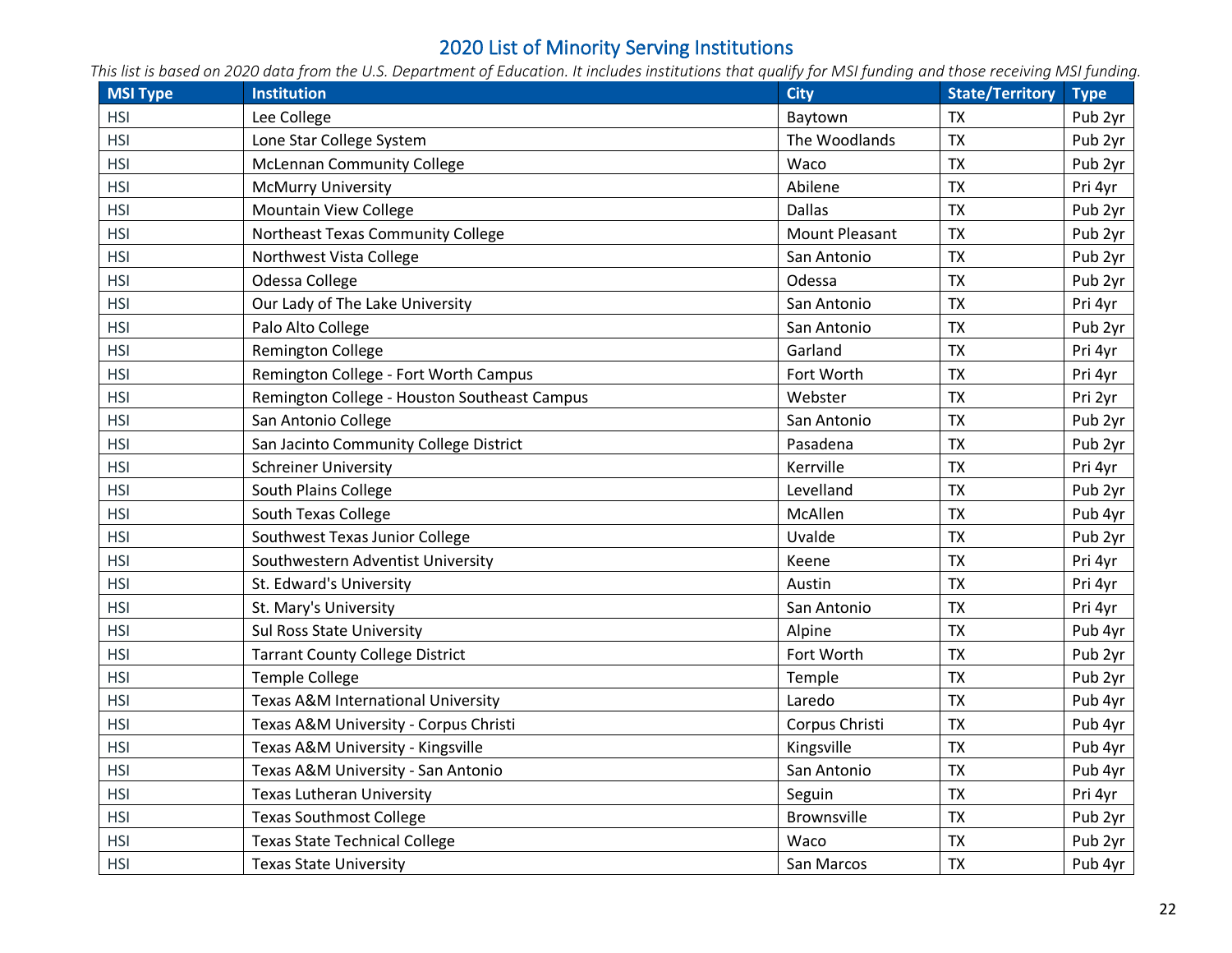| <b>MSI Type</b> | <b>Institution</b>                                       | <b>City</b>             | <b>State/Territory</b> | <b>Type</b> |
|-----------------|----------------------------------------------------------|-------------------------|------------------------|-------------|
| <b>HSI</b>      | <b>Texas Tech University</b>                             | Lubbock                 | <b>TX</b>              | Pub 4yr     |
| <b>HSI</b>      | <b>Texas Wesleyan University</b>                         | Fort Worth              | <b>TX</b>              | Pri 4yr     |
| <b>HSI</b>      | <b>Texas Woman's University</b>                          | Denton                  | <b>TX</b>              | Pub 4yr     |
| <b>HSI</b>      | University of Houston - Clear Lake                       | Houston                 | <b>TX</b>              | Pub 4yr     |
| <b>HSI</b>      | University of Houston - Downtown                         | Houston                 | <b>TX</b>              | Pub 4yr     |
| <b>HSI</b>      | University of Houston - Victoria                         | Victoria                | <b>TX</b>              | Pub 4yr     |
| <b>HSI</b>      | University of North Texas at Dallas                      | Dallas                  | <b>TX</b>              | Pub 4yr     |
| <b>HSI</b>      | University of Texas - Rio Grande Valley                  | Edinburg                | <b>TX</b>              | Pub 4yr     |
| <b>HSI</b>      | University of Texas at Arlington                         | Arlington               | <b>TX</b>              | Pub 4yr     |
| <b>HSI</b>      | University of Texas at El Paso                           | El Paso                 | <b>TX</b>              | Pub 4yr     |
| <b>HSI</b>      | University of Texas at San Antonio                       | San Antonio             | <b>TX</b>              | Pub 4yr     |
| <b>HSI</b>      | University of Texas Health Science Center at San Antonio | San Antonio             | <b>TX</b>              | Pub 4yr     |
| <b>HSI</b>      | University of Texas of the Permian Basin                 | Odessa                  | <b>TX</b>              | Pub 4yr     |
| <b>HSI</b>      | University of the Incarnate Word                         | San Antonio             | TX                     | Pri 4yr     |
| <b>HSI</b>      | Vernon College                                           | Vernon                  | <b>TX</b>              | Pub 2yr     |
| <b>HSI</b>      | Victoria College                                         | Victoria                | <b>TX</b>              | Pub 2yr     |
| <b>HSI</b>      | <b>Western Texas College</b>                             | Snyder                  | <b>TX</b>              | Pub 2yr     |
| HSI & PBI       | Altierus Career College - Bissonnet                      | Houston                 | <b>TX</b>              | Pri 2yr     |
| HSI & PBI       | <b>Cedar Valley College</b>                              | Lancaster               | TX                     | Pub 2yr     |
| HSI & PBI       | Remington College-North Houston Campus                   | Houston                 | <b>TX</b>              | Pri 4yr     |
| PBI             | <b>Dallas Nursing Institute</b>                          | <b>Dallas</b>           | <b>TX</b>              | Pri 4yr     |
| <b>AANAPISI</b> | Northern Virginia Community College                      | Annandale               | VA                     | Pub 2yr     |
| <b>HBCU</b>     | <b>Hampton University</b>                                | Hampton                 | VA                     | Pri 4yr     |
| <b>HBCU</b>     | <b>Norfolk State University</b>                          | Norfolk                 | VA                     | Pub 4yr     |
| <b>HBCU</b>     | Virginia State University                                | Petersburg              | VA                     | Pub 4yr     |
| <b>HBCU</b>     | Virginia Union University                                | Richmond                | VA                     | Pri 4yr     |
| <b>HBCU</b>     | Virginia University of Lynchburg                         | Lynchburg               | VA                     | Pri 4yr     |
| <b>HBCU</b>     | University of the Virgin Islands                         | <b>Charlotte Amalie</b> | VI                     | Pub 4yr     |
| <b>AANAPISI</b> | <b>Bastyr University</b>                                 | Kenmore                 | <b>WA</b>              | Pri 4yr     |
| <b>AANAPISI</b> | <b>Bellevue College</b>                                  | Bellevue                | <b>WA</b>              | Pub 4yr     |
| <b>AANAPISI</b> | <b>Edmonds Community College</b>                         | Lynnwood                | <b>WA</b>              | Pub 4yr     |
| <b>AANAPISI</b> | <b>Green River College</b>                               | Auburn                  | <b>WA</b>              | Pub 4yr     |
| <b>AANAPISI</b> | <b>Highline College</b>                                  | Des Moines              | <b>WA</b>              | Pub 4yr     |